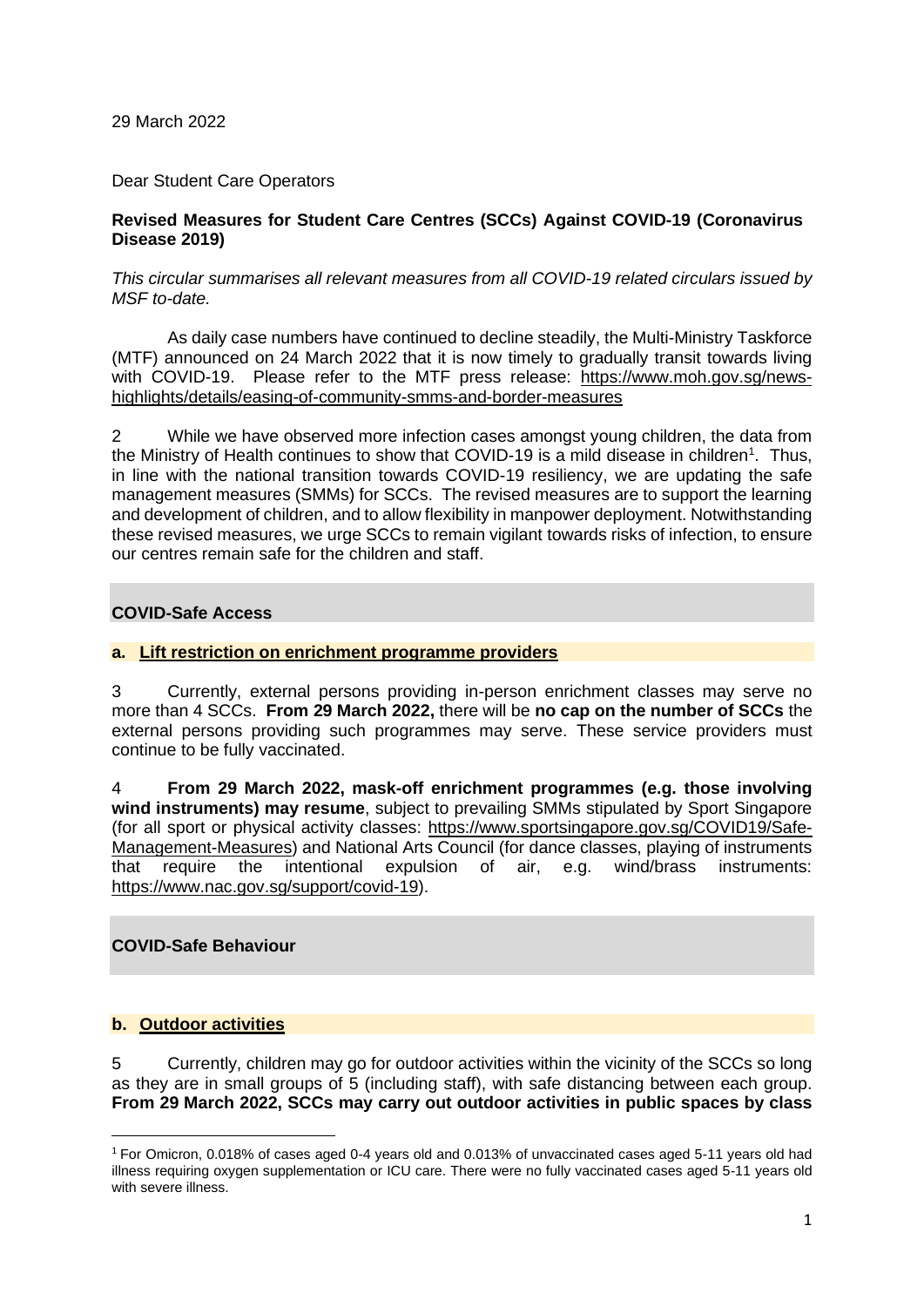**(without breaking into smaller groups). Vigorous gross motor activities outdoors may also resume from 29 March 2022. Do note the following measures in para 6.** Staff-child ratio must be met (para 7).

- 6 SCCs must adhere to the following SMMs when conducting outdoor activities:
	- a. Staff and children are encouraged to wear a mask when outdoors and engaged in less strenuous outdoor activities (e.g. taking a walk in the neighbourhood) for personal protection.
	- b. When conducting vigorous outdoor activities, staff and children can be without a mask but the **children should be organised into groups of no more than 10 pax per group (including staff)** 2 . SCCs are required to maintain 1 metre safe distancing between groups where masks are off, to minimise transmission in maskoff setting.
	- c. Classes going outdoors must be staggered. There should be no mixing between classes when preparing to go out/return from outdoors. Keep classes separate when outdoors.
	- d. Children should not be brought to crowded public spaces, which have high pedestrian traffic/ crowds.
	- e. Staff and children shall practise hand hygiene before and after outdoor activities.

# **COVID-Safe Classroom**

# **c. Broader grouping of children**

7 Currently, SCCs are to allocate children to fixed groups, with grouping in the following order of priority to minimise risk of cross-transmission across groups:

- i. Same household
- ii. Classmates (in school of origin)
- iii. School mates (i.e. grouping by schools)
- iv. Students from other schools, where reasonably practicable to do so

Currently if splitting a larger class/group into smaller groups for programmes and activities, the adult to child ratio should also not be more than 1:20, where reasonably practicable to do so.

**From 29 March 2022, SCCs may segregate their children by bay or level while keeping to the adult to child ratio of not more than 1:25.** This arrangement will allow SCCs to deploy manpower more flexibly based on a larger cohort group (i.e. by bay or level) to (a) facilitate the delivery of core programmes, and (b) combine children when necessary during arrival/dismissal times or supplementary programmes.

# **d. Cross-centre deployment of staff**

8 Currently, SCC staff are restricted from cross-centre deployment. **From 29 March 2022, SCCs may deploy staff across SCCs** to facilitate the delivery of core programmes, as well as manage staff absenteeism, when needed (e.g. staff affected by COVID-19, on MC, etc.).

 $2$  The class could have more than 1 group of 10 paxoutdoors at any one time.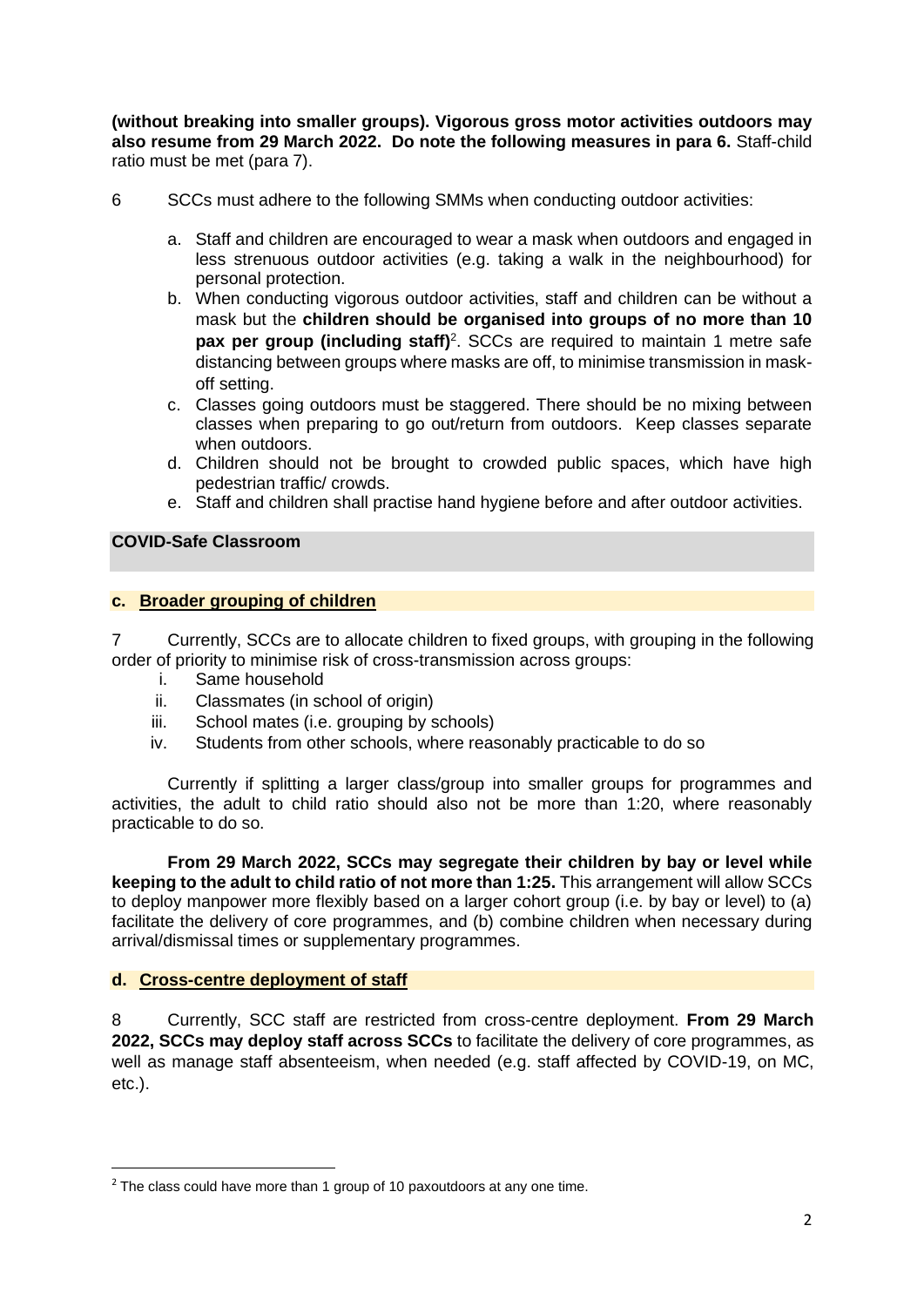# **e. External training**

9 Currently, only face-to-face training of the hands-on aspect of Child First Aid (CFA) training is allowed. With the lifting of restriction on cross-deployment of personnel across SCCs, **face-to-face delivery will be extended to all forms of external training from 29 March 2022**.

# **f. Practicums and internships**

10 **From 29 March 2022**, **all interns can move across centres** as needed to facilitate their learning. **Practicum and internship supervisors can visit multiple SCCs (instead of a fixed 4 SCCs maximum, currently).**

#### **g. Internal staff meetings and training**

# 11 **From 29 March 2022, SCCs may hold internal staff meetings and training inperson, subject to the following SMMs**:

- a. Masks shall be worn at all times during the meeting or training.
- b. While national SMMs do not impose safe distancing or capacity limits for mask-on activities, SCCs are encouraged to set a limit on meeting/training attendance to avoid overcrowding.
- c. Food and beverage should not be served during the meeting or training.
- d. High-touch areas in meeting and training rooms should be wiped down after each use.

#### **h. Staff social gatherings**

12 **From 29 March 2022, social gatherings for staff will be permitted within the SCC, in groups of up to 10 persons.** There must be 1 metre safe distance between each group in mask-off setting. The maximum group size does not apply if all members of the group are wearing masks at all times.

#### **Conclusion**

13 Please share the above information with your staff. The latest revisions to the SMMs have been incorporated into Annex A. If you need further assistance, please contact your respective Student Care Officer (SCO). **School-based SCCs are to refer to the advisories issued by MOE and/or school administration for more details.**

14 As we need to monitor and assess the COVID-19 situation in SCCs, we seek operators' cooperation to update MSF of **PCR positive or healthcare provider-administrated ART positive cases separately, using the weblinks or QR codes below.** The reporting deadline remains at 5pm daily. We will continue to review the safe management measures in SCCs and update SCCs of any further developments.

| <b>PCR positive</b> | Report via QR code |
|---------------------|--------------------|
|                     |                    |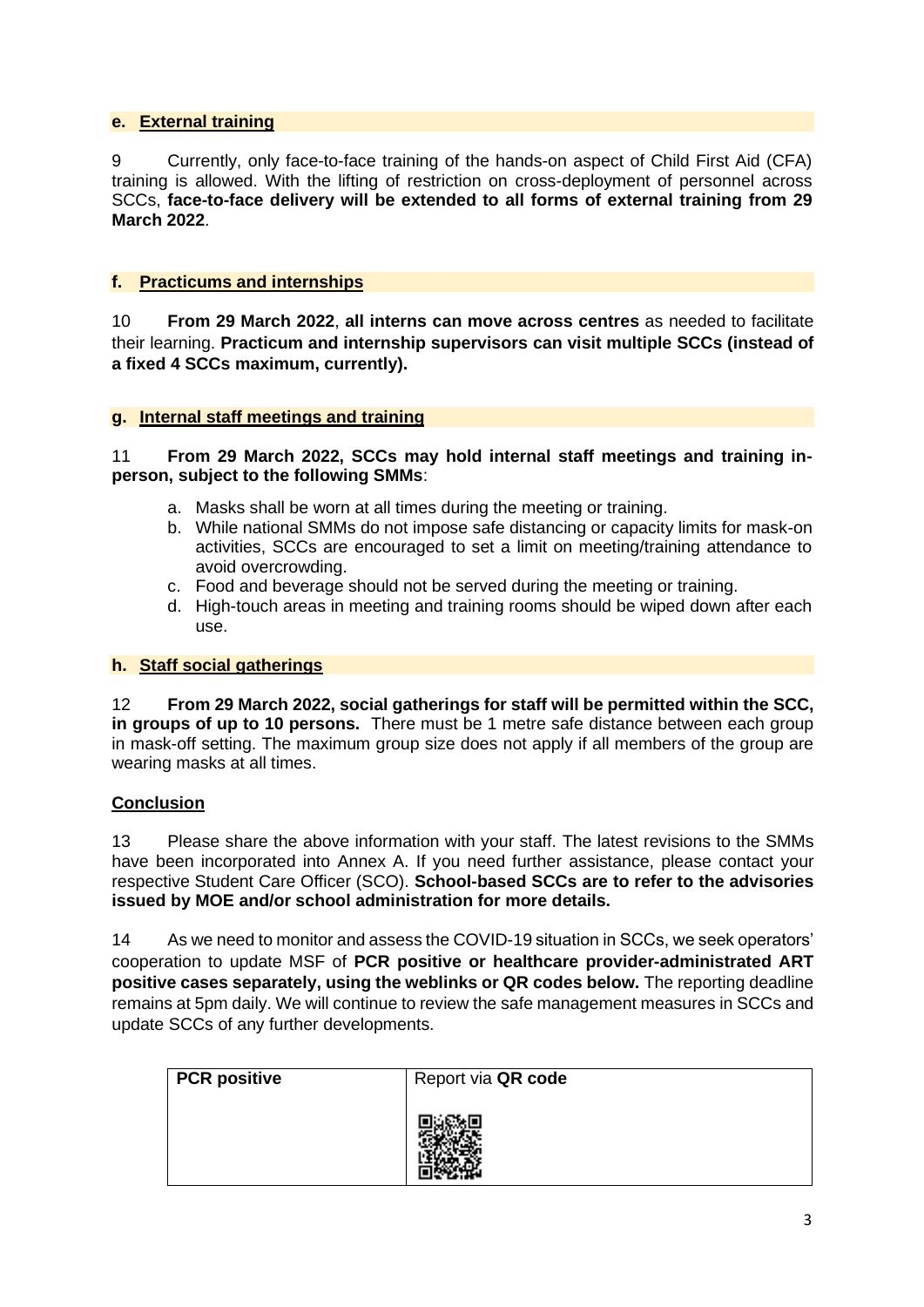|                                                           | Or via<br>https://go.gov.sg/msf-report-loa             |
|-----------------------------------------------------------|--------------------------------------------------------|
| <b>Healthcare Provider-</b><br>administrated ART positive | Report via QR code                                     |
|                                                           |                                                        |
|                                                           | Or via<br>https://form.gov.sg/61712a27b0a9b90013824ea7 |

15 **We would like to remind SCCs that children, staff and visitors who are unwell (even those with slight symptoms) should not be allowed to enter the SCC premises.** Let us continue to work together as a community, to keep SCCs safe for everyone and our children can continue to learn and thrive.

Yours faithfully

SITI MARIAM SELAMAT (MS) SENIOR ASSISTANT DIRECTOR SERVICE DELIVERY AND COORDINATION DIVISION (SDCD) MINISTRY OF SOCIAL AND FAMILY DEVELOPMENT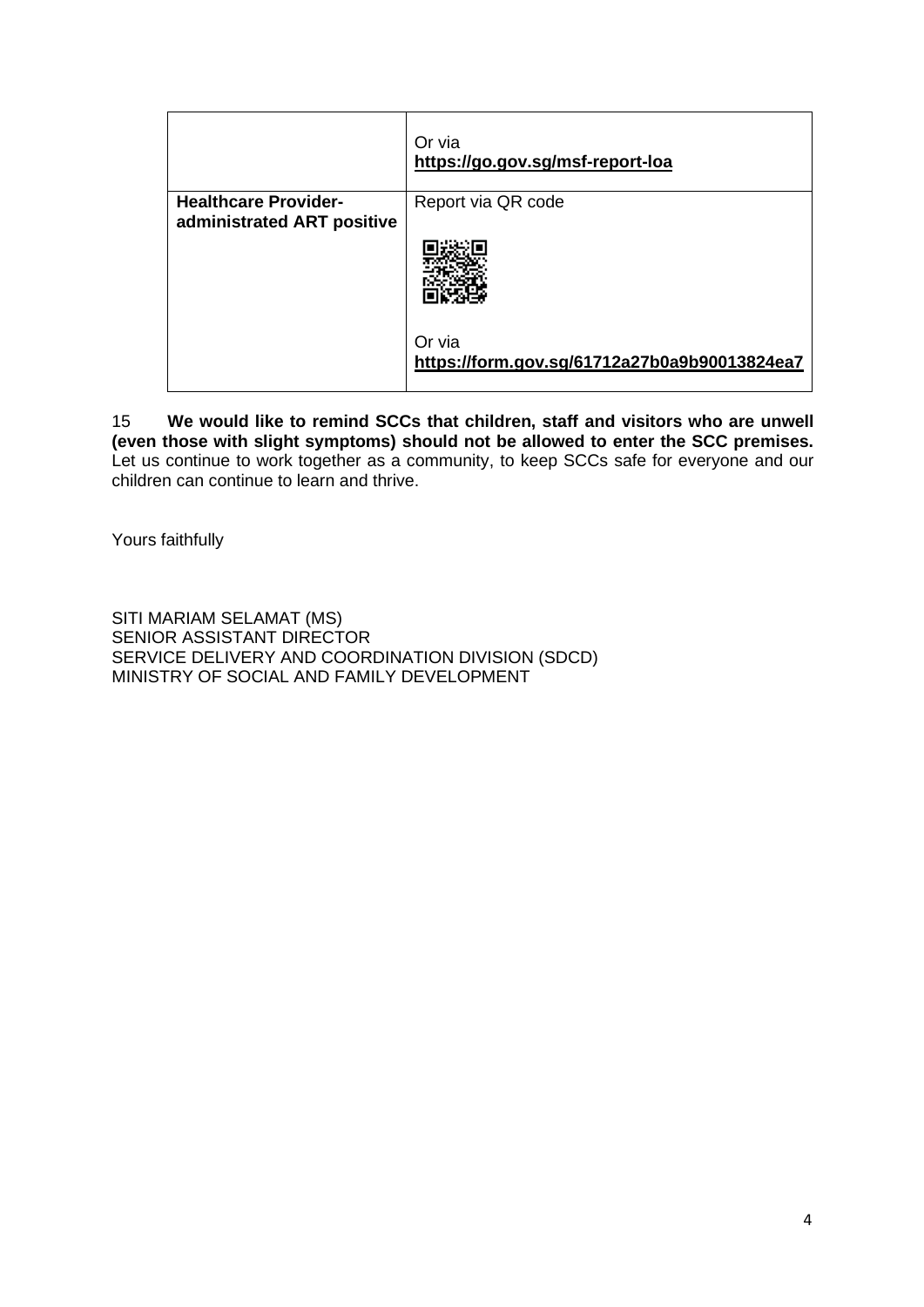# **Annex A**

# **Safe Management Measures for COVID-Safe SCCs: COVID-Safe ABCs**

SCCs must ensure that the following safe management measures (SMMs) are clearly communicated to staff, and are implemented well and consistently. MSF Student Care Officers may visit SCCs to provide guidance, check on compliance with the measures and support the student care community.

# **A. COVID-Safe** *A***ccess**

To ensure Safe *A*ccess, SCCs are to implement the following measures to ensure that individuals who may pose a risk to transmission are not allowed access into the SCC premises:

- **a. Health protocols for SCC staff and children who are confirmed COVID-19 cases and close contacts of confirmed COVID-19 cases** 
	- $\boxtimes$  Please refer to Annex B for the health protocols for SCC staff and children who are confirmed COVID-19 cases and close contacts of confirmed COVID-19 cases.
- **b. Under the Workforce Vaccination Measures, only SCC staff who are fully vaccinated, certified to be medically ineligible for vaccination, or have recovered from COVID-19 within 180 days, can return to the SCC.** 
	- $\boxtimes$  Only SCC staff who are fully vaccinated, certified to be medically ineligible or have recovered from COVID-19 within 180 days, can return to the SCC.
	- $\boxtimes$  Unvaccinated SCC staff will not be allowed to return to the SCC.
	- $\boxtimes$  Persons aged 18 years and above who have completed the primary vaccination series and are eligible for booster vaccination will be considered as fully vaccinated for only 270 days after the last dose in their primary vaccination series. Beyond the 270 days, they will continue to maintain their vaccinated status only upon receiving their booster. Also, the Sinovac-CoronaVac vaccine should only be used as a booster by persons medically ineligible to receive the mRNA vaccines.
		- $\circ$  Persons who have recovered from COVID-19 and have completed their primary series vaccination do not require an additional booster dose at this point in time. They will continue to be considered fully vaccinated after 14 February 2022. However, it is safe for such persons to receive a booster dose from five months after their last dose and our vaccination centres will not turn away such individuals.

#### **c. Persons conducting supplementary programmes**

- $\boxtimes$  **[Updated]** Fully vaccinated persons<sup>3</sup> providing supplementary programmes may serve at multiple SCCs (i.e. without a cap), subject to the prevailing SMMs.
- $\boxtimes$  SCCs and supplementary programme providers must strictly adhere to the following SMMs for all supplementary programmes:

<sup>&</sup>lt;sup>3</sup> This includes those certified to be medically ineligible or have recovered from COVID-19 within 180 days.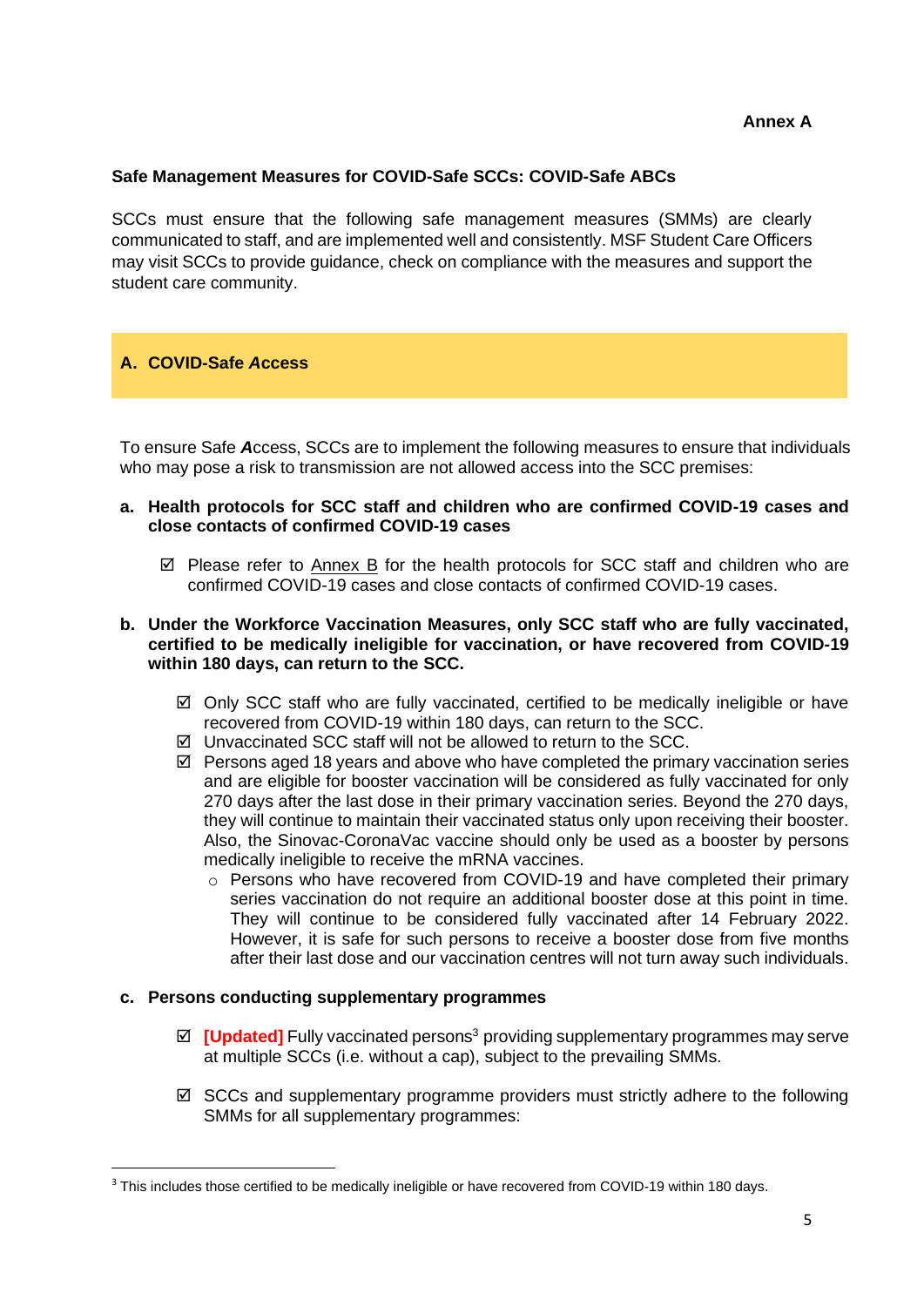- o **Persons conducting these supplementary programmes must adhere to Workforce Vaccination Measures**.From 15 January 2022, only persons who are fully vaccinated, certified to be medically ineligible for vaccination or have recovered from COVID-19 within 180 days, can enter the SCC to conduct these programmes.
- o **[Updated] Persons conducting these supplementary programmes must engage children strictly within their existing classes/groups (i.e. by bay or level)**. SCCs are not allowed to combine children from different classes/groups for any supplementary programme session.
- o **Persons conducting these supplementary programmes are encouraged to maintain safe distancing of 1 metre from children during the sessions**. They should also wash or sanitise their hands after each session. If a common space is used for the programme, the tables and high touch point areas should be wiped down and disinfected between each use by different classes.
- o **Persons conducting these supplementary programmes must use the TraceTogether (TT)** App on their mobile phones or the TT token at all times.
- $\boxtimes$  There will be no cap on the number of classes that persons conducting supplementary programmes can serve within the SCC. This is naturally limited, as they are usually at the SCC on selected days for short periods of time and cater only to selected children.

#### **d. Restriction of visitors allowed in SCCs**

- SCCs are not to allow visitors who are on Isolation Order or Stay-Home Notice (SHN) to enter your premises. Those on a Health Risk Notice (HRN) are to produce proof of negative ART result for that day during the period of HRN.
- $\boxtimes$  An SCC should NOT allow any child who is not enrolled in its centre, or who attends another branch's SCC, to enter its premises during operating hours. This follows the restrictions to entry by staff of other centres to minimise the risk of contamination across centres.
- $\boxtimes$  SCCs are to restrict casual visitors to minimise the risk of community transmission. Only visitors who are needed to support the running of the SCCs (e.g. contractors) and those who need to perform necessary functions (e.g. MSF officers, MSF appointed auditors) may enter the premises. **All visitors entering the SCC during operational hours must be fully vaccinated. Visitors are no longer required to show evidence of a negative ART before entering the SCC.**
- $\boxtimes$  If it is necessary to have a visitor in the SCC, temperature checks and travel declarations must be obtained. Visitors are **encouraged** to keep a safe distance of **1 metre** from staff and children, where possible.
- $\boxtimes$  Children who are newly enrolled into the SCC can be accompanied by their parent during their first and/or second day at the SCC, subject to the following SMMs:
	- o Parent accompanying the child must be fully vaccinated.
	- o Parent may accompany their child for up to half a day for the first 2 days of SCC. A different parent may accompany the child on separate days, if necessary. SCCs may exercise flexibility and allow more time for parents of children with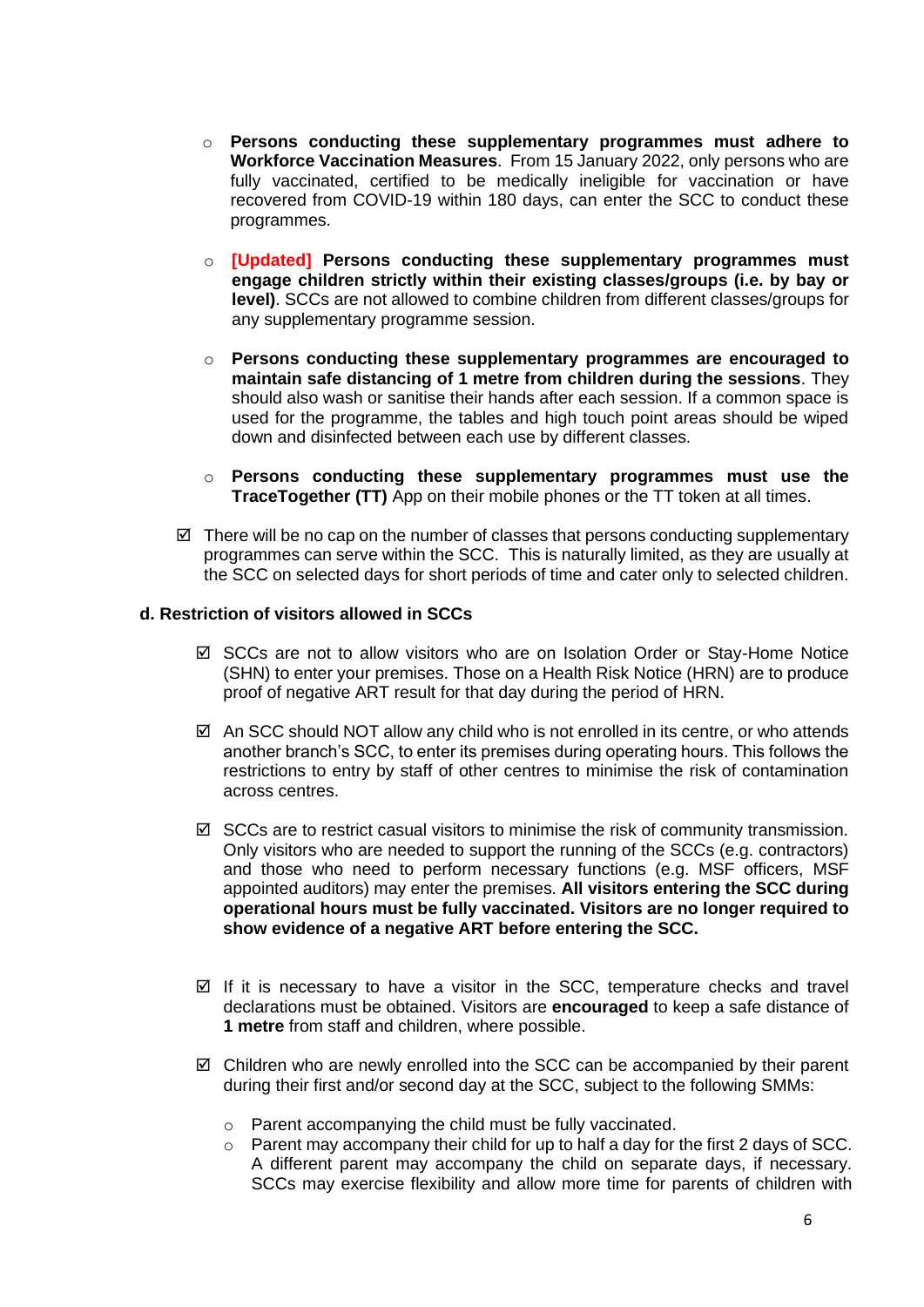additional needs (e.g. children with special needs), who may need a longer period for adjustment.

- $\circ$  Only one parent may accompany the newly enrolled child and there must be no more than 5 parents in a class at any given time. SCCs must ensure safe distancing and avoid overcrowding in the classroom and SCC. SCCs may schedule timeslots for each class if there are more than 5 parental requests for the day.
- $\circ$  Parents accompanying their children should limit interactions to only their child and their child's teacher(s)/centre operator. They are **encouraged to** maintain a **safe distance of 1 metre** from other children and staff in the SCC and avoid interactions with other children/ staff/parents within the SCC.
- o Parents accompanying the child must use the TT App on their mobile phones or the TT token at all times.
- $\boxtimes$  All other parents remain restricted from entering the SCC premises. Parent-teacher conferences are to be carried out via teleconferences or online engagements (e.g. video conferencing). For potential parents, they must also not be allowed entry during operating hours. SCCs are to substitute with alternatives (e.g. virtual tours and photos).
- $\boxtimes$  To minimise the number of casual visitors entering the SCC premises, SCCs should designate a 'drop-off point' outside the SCC for deliveries by vendors and ensure proper sanitisation and wiping down of all goods and items that are delivered.

#### **e. Health checks and temperature screening**

 *On arrival*: SCCs are to continue with temperature screening and health checks for all children, staff and visitors.

Besides health checks for visible symptoms, SCCs are to explicitly ask all children, staff and visitors the following questions during health checks:

- i. Are you unwell?
- ii. Do you have a cough?
- iii. Do you have a sore throat?
- iv. Do you have a runny nose?
- v. Do you have shortness of breath?
- vi. Do you have a loss of sense of smell?
- vii. Are you unwell in any way (besides the above)\*?
- viii. Are there adult household members who are unwell with fever and/ or flulike symptoms such as cough, runny nose, sore throat, shortness of breath?

*\* During health checks, SCCs should look out for general signs of children who are unwell, beyond typical COVID-19 symptoms.*

 $\boxtimes$  SCCs must not admit children, staff and visitors who are unwell, and recommend that they promptly seek medical attention. Children who test negative via the ART or PCR may only return to SCC after they are well (i.e. no longer displaying symptoms). If their respiratory symptoms persist, they should return to the same doctor for follow-up assessment, including whether testing is required. SCC staff with flu-like symptoms (fever and/or cough, runny nose, sore throat, shortness of breath) are required to see a doctor and to produce a negative COVID-19 test result (ART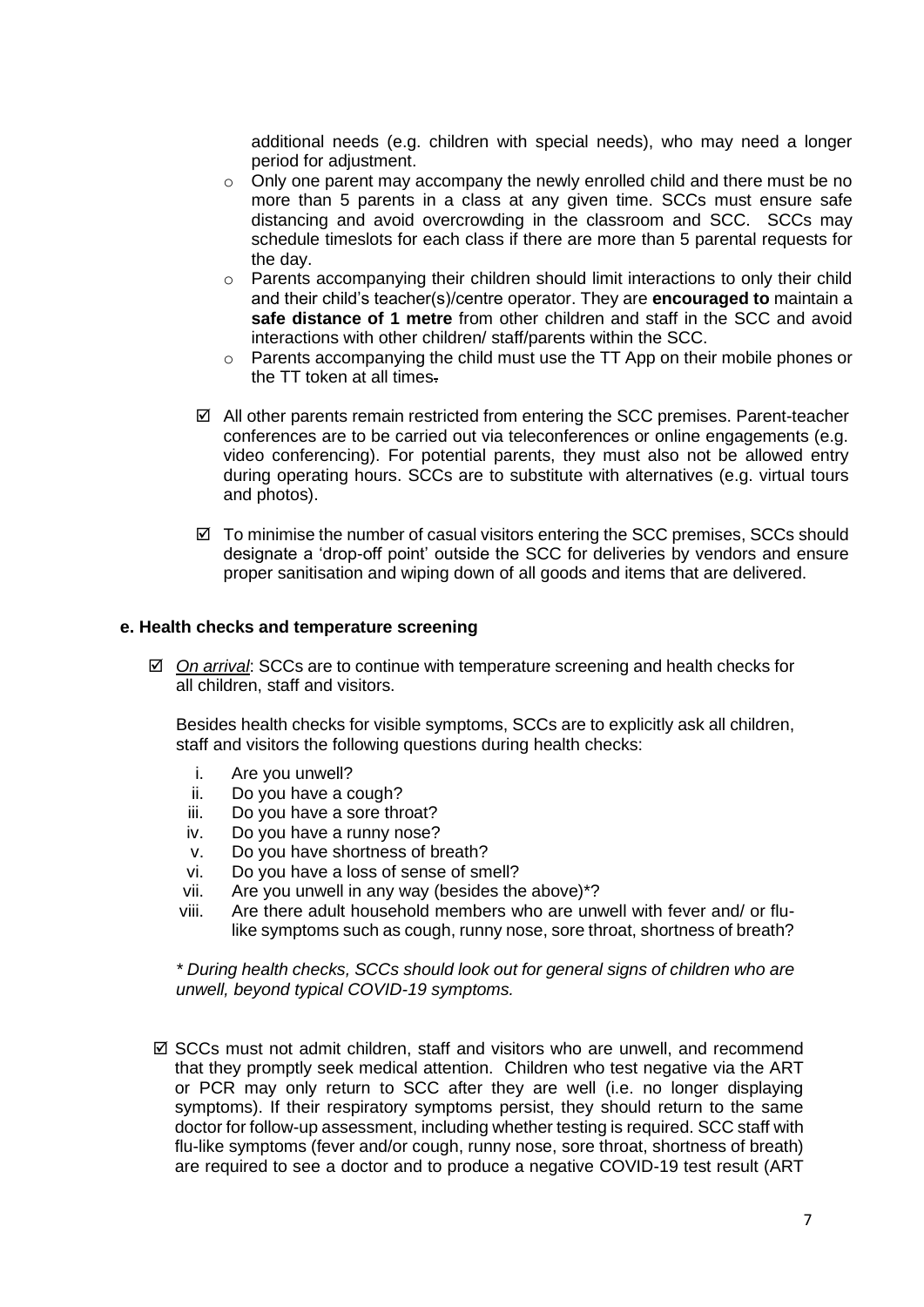or PCR) before being allowed to return to SCC after they are well (i.e. no longer displaying symptoms).

 *During the day*: SCCs should conduct another temperature taking and health check for both children and staff. i.e. total of two temperature taking/health checks while in the centre. The timing for these checks must be scheduled and not left to the discretion of individual staff.

SCCs should direct all staff who are unwell to leave immediately and promptly seek medical attention. SCCs should advise staff not to clinic-hop. Where possible, operators/ principals must ensure that each staff visits only one clinic for check-ups if unwell. Otherwise, staff should inform the clinic of all recent doctor visits over the past 14 days for any symptoms that may be related to COVID-19 (including but not limited to typical symptoms such as fever, cough and shortness of breath).

Children who report feeling unwell should be immediately isolated in the sick bay, and their parents/ guardians should be notified to bring them home as soon as possible. There should be no more than one unwell child in each sick bay. If there is more than one unwell child in the sick bay, the children should be spaced 2 metres or more apart and be given masks to wear. If staff need to interact closely with the sick children (i.e. <2 metres from child), they should wear a mask and practise hand hygiene after contact with the child. The sick bay should be sanitised and wiped down frequently, especially after every use.

#### **f. Contact tracing of staff, children and visitors**

- $\boxtimes$  All Student Care staff, children and visitors must use the Trace Together (TT) App on their mobile phones or TT token to check into SafeEntry<sup>4</sup> at SCCs.
- **[IMPORTANT] All Student Care staff, children and visitors are to keep their TT App on mobile phones or TT tokens with them at all times.**
- All SCCs must deploy the SafeEntry Gateway devices. Please refer to the SafeEntry website (go.gov.sg/gateway-overview) for more details.
- $\boxtimes$  SafeEntry is only necessary for visitors who enter the student care premises and does not apply to parents dropping off or picking up children, school bus drivers etc.

#### **g. Travel Plans and Declarations**

- **[IMPORTANT]** With the evolving COVID-19 situation, SCCs are to continue monitoring the travel plans of staff and children to all countries closely. SCCs should inform staff and parents to declare the following, if not already done:
	- i. Of any intended/ updated travel plans by staff or enrolled children to other countries (including the city(s) of travel). SCCs must require all visitors entering the SCC to fill in a travel declaration form;

<sup>4</sup> SafeEntry records will reduce the time required by MOH to identify potential close contacts of COVID-19 patients and mitigate the risk of new waves of infection.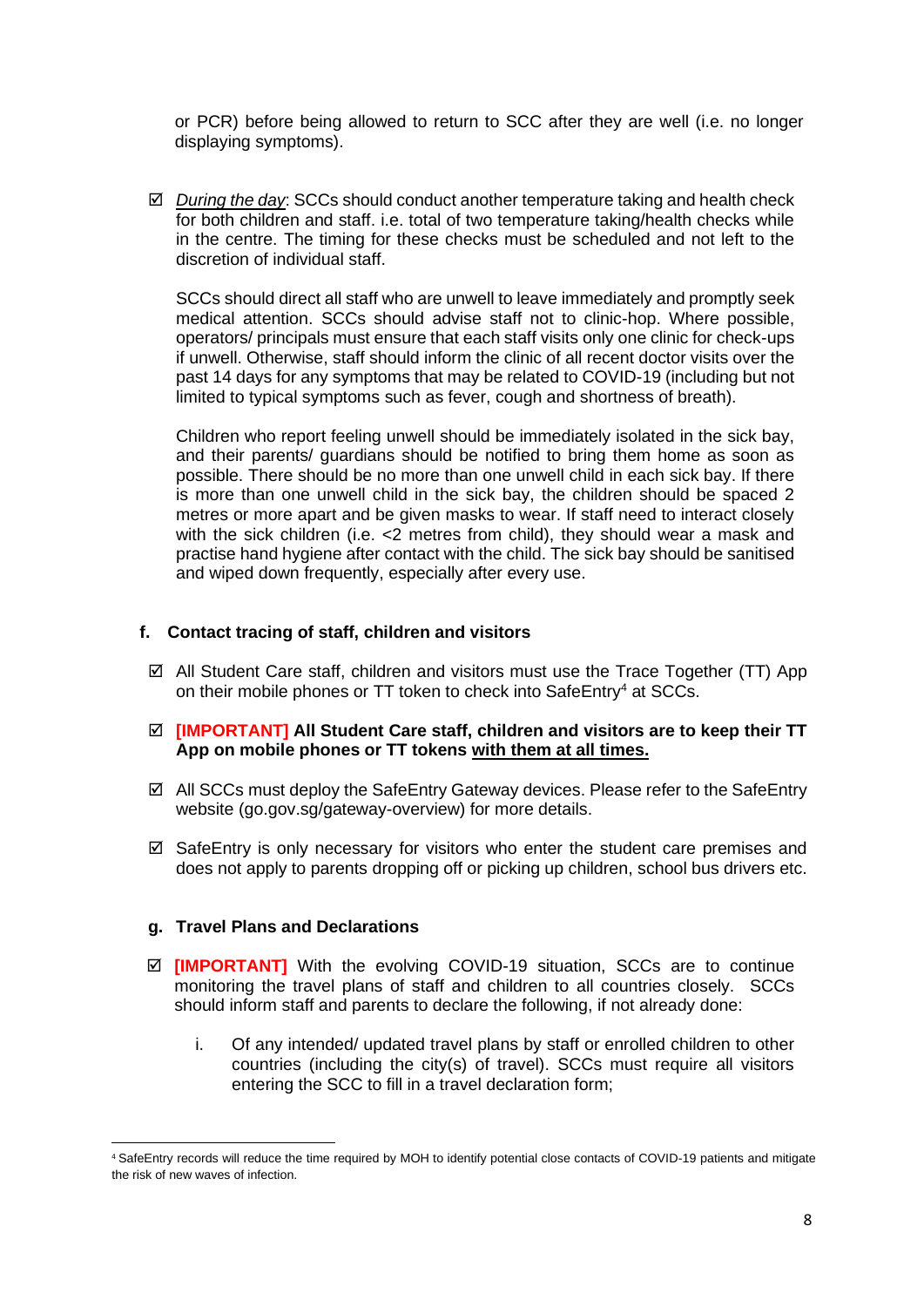- ii. When an enrolled child or staff or any household member has tested positive for COVID-19 (either ART or PCR); and
- iii. When an enrolled child or staff or any household member is issued with a (i) Health Risk Notice or (ii) Stay Home Notice

# **B. COVID-Safe** *B***ehaviour**

SCCs are to implement the following to ensure that staff and children adopt COVID-Safe **B**ehaviour and norms to reduce the risk of transmission and ensure a safe environment within each class/group.

# **a. Wearing of masks and shields in SCCs**

- $\boxtimes$  All SCC staff are to continue to wear disposable or reusable masks in the SCC. If there is close or prolonged contact between staff and children, they may wear both masks and face shields. Face shields alone (without mask) will not be allowed for staff even when conducting lessons and safe distancing can be ensured. Face masks must be used by all staff.
- $\boxtimes$  SCCs are to educate staff and children on proper mask wearing/ removal and handling habits. Staff should wear a face mask that closely covers the nose and mouth (i.e. without leaving a gap between mask and face), particularly when attending to children in situations where safe distancing cannot be maintained (e.g. helping a child with homeworking or during toileting).
- $\boxtimes$  The students are not required to wear a mask during their naps as it may not be safe to do so (e.g. risks of suffocation). However, the SCC should ensure the children's mattresses are spaced apart during nap times. Children should also be assigned their own mattresses and use mattress covers.
- $\boxtimes$  There may be times during the day where it may not be practical or safe for children to wear masks/ face shields (e.g. during meals, nap time). As a precautionary measure, SCCs must position children further apart from one another (1 metre apart) when there are children without a mask or face shield. Where space constraints limit how far children can be seated apart, SCCs must use of desk shields / Plexiglass barriers. If desk shields/ Plexiglass barriers are used, SCCs must ensure that they are wiped down and cleaned after every use.
- $✓$  **<b>[Updated]** Face shields will be allowed only for specific exempt groups or settings. As a precautionary measure, SCCs must position children further apart from one another (1 metre apart) when wearing face shields indoor. SCCs can exercise some flexibility in securing compliance for these groups. The groups which can wear face shields are as follows:
	- i. Children 12 years and below, who may have difficulty wearing and keeping face masks on for prolonged period of time; and
	- ii. Persons who have health conditions that may result in breathing or other medical difficulties when a mask is worn for a prolonged period of time,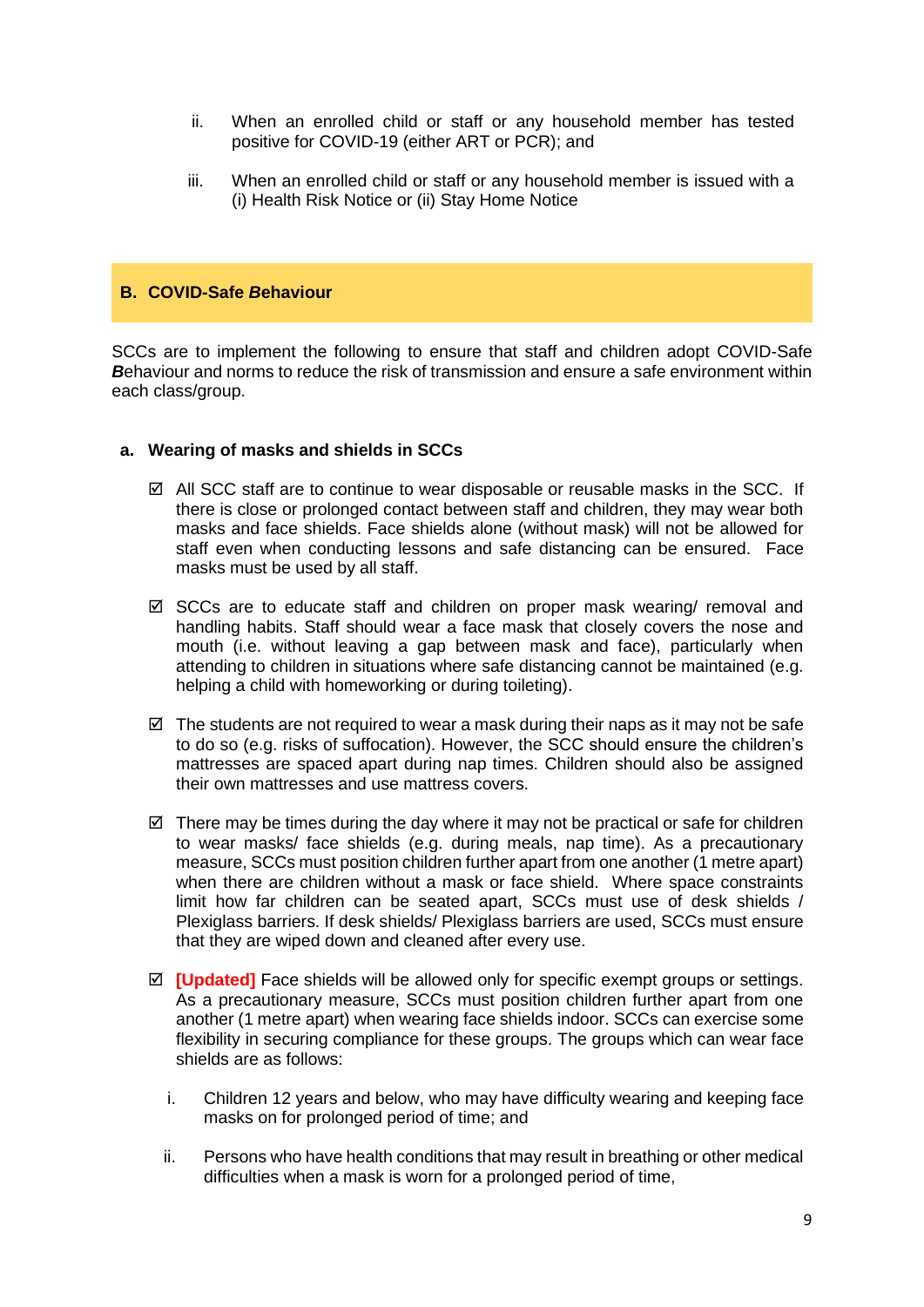# **b. Ensure safe distancing between children and staff within each class/group**

| Programmes/<br><b>activities</b>    |   | $\boxtimes$ Avoid programmes and activities that involve close physical<br>contact among children and staff.                                                                                                                                                                                                                                                |  |
|-------------------------------------|---|-------------------------------------------------------------------------------------------------------------------------------------------------------------------------------------------------------------------------------------------------------------------------------------------------------------------------------------------------------------|--|
|                                     |   | $\boxtimes$ Arrange for children to queue 1m apart, where reasonably<br>practicable to do so.                                                                                                                                                                                                                                                               |  |
|                                     |   | ☑ [Updated] Staff-child ratios of 1: 25 must be met.                                                                                                                                                                                                                                                                                                        |  |
| <b>Meals</b>                        | ☑ | Children to have meals in their respective classrooms/bays. If<br>meals have to be taken in a common dining space:                                                                                                                                                                                                                                          |  |
|                                     |   | Stagger meal times with no mixing of classes/groups.<br>i.                                                                                                                                                                                                                                                                                                  |  |
|                                     |   | ii.<br>Seat children as far apart as reasonably practicable.<br>SCCs must use desk shields / Plexiglass barriers where<br>space is more restricted. If desk shields/ Plexiglass<br>barriers are used, ensure that they are wiped down and<br>cleaned after every use.                                                                                       |  |
|                                     |   | Surfaces (e.g. tables, chairs or desk shields) to be<br>iii.<br>wiped down cleaned before the commencement of<br>meals for the next class/group.                                                                                                                                                                                                            |  |
|                                     |   | ☑ Staff should not move to another bay to dine/collect lunch,<br>where reasonably practicable to do so.                                                                                                                                                                                                                                                     |  |
|                                     | ⊻ | In the process of delivering food, SCCs are to ensure<br>contactless food delivery between bays, where reasonably<br>practicable to do so.                                                                                                                                                                                                                  |  |
| <b>Outdoor</b><br><b>activities</b> |   | ☑ [Updated] From 29 March 2022, SCCs may carry out outdoor<br>activities (including vigorous gross motor activities) in public<br>spaces by class (no need to break children into smaller groups).                                                                                                                                                          |  |
|                                     |   | ☑ [Updated] Staff and children are encouraged to wear a mask<br>when outdoors and engaged in less strenuous activities (e.g.<br>taking a walk in the neighbourhood) for personal protection.                                                                                                                                                                |  |
|                                     | ☑ | [Updated] When conducting vigorous outdoor activities, staff<br>and children can be without a mask but the children should be<br>organised into groups of no more than 10 pax per group<br>(including staff). SCCs are required to maintain 1 metre safe<br>distancing between groups where masks are off, to minimise<br>transmission in mask-off setting. |  |
|                                     |   | $\boxtimes$ Classes going outdoors must be staggered. There should be<br>no mixing between classes when preparing to go out/return<br>from outdoors. Keep classes separate when outdoors.                                                                                                                                                                   |  |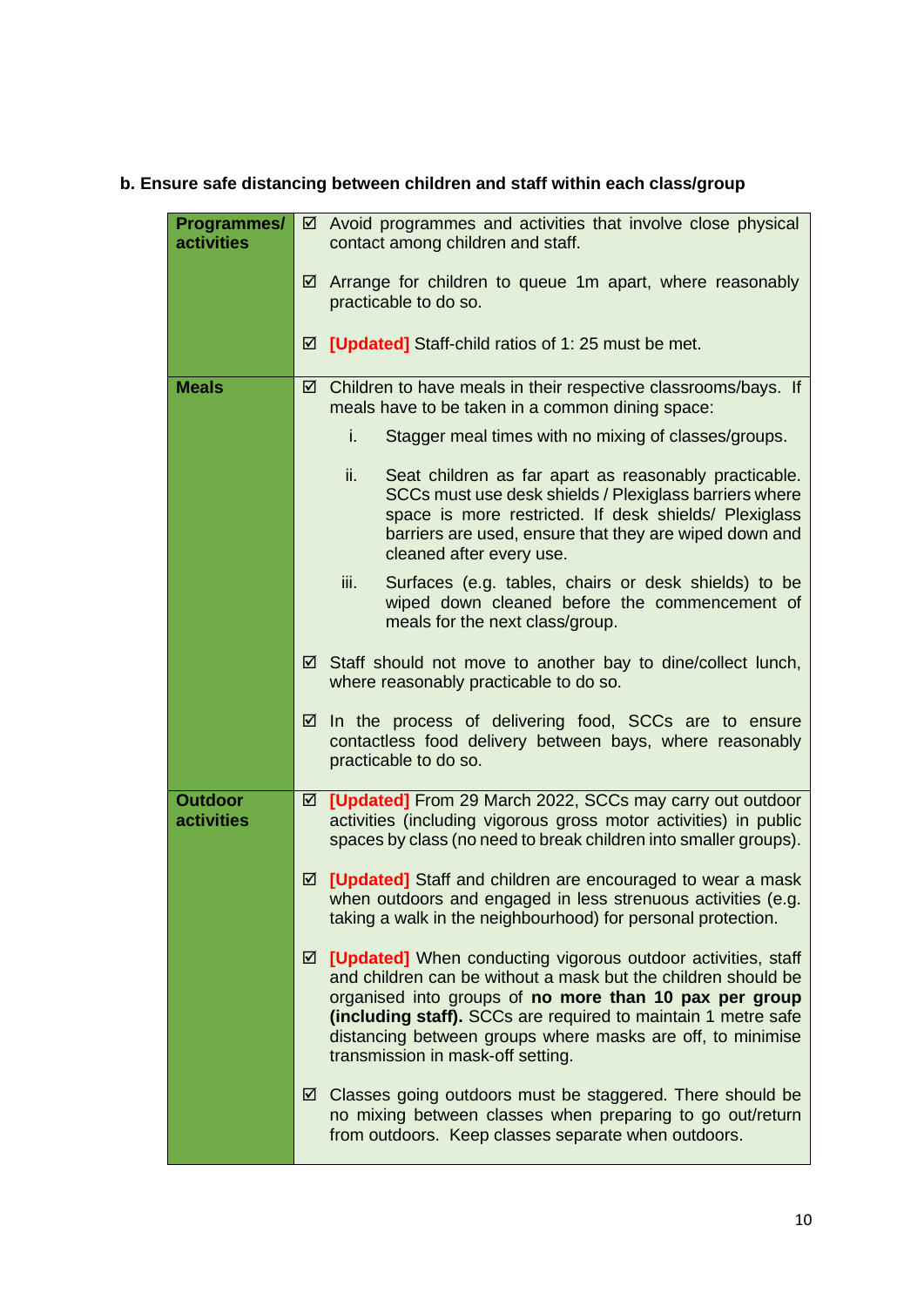|                     | $\boxtimes$ Children should not be brought to crowded public spaces,<br>which have high pedestrian traffic/ crowds.                                                                                                                         |  |  |
|---------------------|---------------------------------------------------------------------------------------------------------------------------------------------------------------------------------------------------------------------------------------------|--|--|
|                     | $\boxtimes$ Staff and children to practise hand hygiene before and after<br>outdoor activities.                                                                                                                                             |  |  |
| <b>Routine care</b> | Arrange for children to queue 1m apart when going to the toilet,<br>⊻<br>where reasonably practicable to do so.                                                                                                                             |  |  |
|                     | Limit showering to only on need-to basis (e.g. child has soiled<br>☑<br>himself or had skin disorder) to minimise use of common<br>spaces. Rinse showers/contact areas carefully after showering<br>each child before use by another child. |  |  |
|                     | Minimise contact between children of different classes/groups<br>☑<br>during routine care, where reasonably practicable to do so.                                                                                                           |  |  |

# **d. No sharing of equipment**

- $\boxtimes$  SCCs are to minimise cross-sharing of equipment, materials and toys across classes/groups.
- $\boxtimes$  Equipment should be assigned individually within the class/group, if reasonably practicable to do so, and to be wiped down and cleaned after each use.

# **e. Practise high levels of personal hygiene**

All staff and children are to maintain good personal hygiene such as:

- $\boxtimes$  Washing their hands immediately upon entering the SCC. Thereafter all children are to change from their school uniform to their student care uniform, or a fresh/clean set of home clothes. This requirement should be observed by all children, including those who arrive later at the SCC (e.g. due to after-school activities)
- $\boxtimes$  Covering their mouth and nose with a tissue when sneezing or coughing, and to throw away the tissue immediately into a foot bin.
- Washing their hands **at least every 2 hours** with soap, especially before eating or handling food, after toilet visits, or when hands are dirtied by respiratory secretions after coughing or sneezing.
- $\boxtimes$  Not sharing food/ drinks, eating utensils, tooth brushes or towels with others.
- $\boxtimes$  Avoid touching their eyes, nose and mouth

# **f. Ensure high levels of environmental hygiene**

SCCs are to step up cleaning of the SCC premises and ensure high levels of environmental hygiene which includes the following: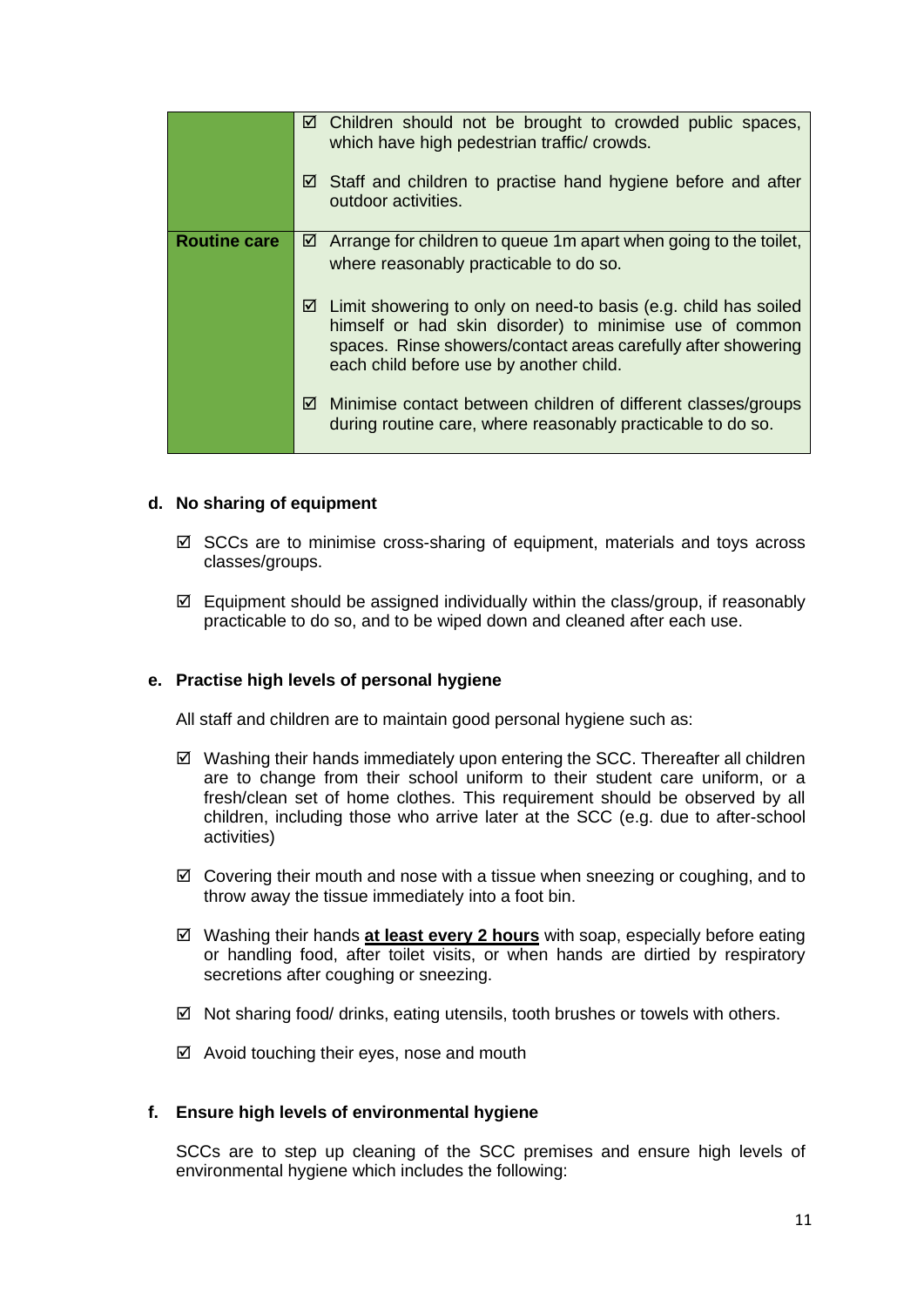| <b>Housekeeping</b><br>/ Refuse<br><b>Management</b> | Housekeeping<br>Assign a team of staff to carry out cleaning and<br>⊻<br>housekeeping daily.                                                                                                                                                                                    |  |  |  |
|------------------------------------------------------|---------------------------------------------------------------------------------------------------------------------------------------------------------------------------------------------------------------------------------------------------------------------------------|--|--|--|
|                                                      | Disinfect frequently touched points such as handrails and<br>☑<br>door knobs with disinfectant at least twice a day.                                                                                                                                                            |  |  |  |
|                                                      | Clean and disinfect the tables, chairs, counter tops and<br>☑<br>shelves in the classrooms/bays, dining and activity areas<br>with disinfectant daily.                                                                                                                          |  |  |  |
|                                                      | Clean and disinfect communal toys, equipment or gadgets<br>☑<br>daily.                                                                                                                                                                                                          |  |  |  |
|                                                      | Wipe down and clean outdoor play equipment, especially<br>☑<br>high touch items, between sessions / after each group.<br>Carry out regular cleaning/wash down of equipment.                                                                                                     |  |  |  |
|                                                      | Clean, wash and disinfect resources and materials at least<br>☑<br>once a week.                                                                                                                                                                                                 |  |  |  |
|                                                      | Premises, furniture, furnishings and fittings should be well<br>⊻<br>maintained and kept clean, free from mould and mildew.                                                                                                                                                     |  |  |  |
|                                                      | Outdoor space should be well maintained.<br>☑                                                                                                                                                                                                                                   |  |  |  |
|                                                      | Keep all rooms well-ventilated. Open windows to allow<br>☑<br>plenty of fresh air into the indoor environment, where<br>possible. SCCs may consider installing high efficiency air<br>filters in air handling units or use portable air cleaners for<br>localised air cleaning. |  |  |  |
|                                                      | Refuse management                                                                                                                                                                                                                                                               |  |  |  |
|                                                      | $\boxtimes$ Ensure bins are covered at all times and cleared daily. Tie<br>refuse contained in plastic bags properly before disposal.                                                                                                                                           |  |  |  |
|                                                      | Clean up any refuse spillage (e.g. vomitus) immediately with<br>☑<br>dedicated equipment.                                                                                                                                                                                       |  |  |  |
|                                                      | Engage licensed waste contractors to remove refuse daily.<br>☑                                                                                                                                                                                                                  |  |  |  |
|                                                      | Ensure that cleaning equipment are disinfected properly<br>☑<br>using diluted household bleach prior to re-use.                                                                                                                                                                 |  |  |  |
|                                                      | Dedicated equipment should be provided for cleaning toilets<br>☑<br>and should not be used to clean the rest of the SCC.                                                                                                                                                        |  |  |  |
| <b>Toilets and</b><br>shower<br>facilities           | Disinfect frequently touched areas such as water taps,<br>☑<br>door/towel holder/cistern handles, seats and cover flaps,<br>wash basins, door knobs, buttons and switches with<br>disinfectant twice daily.                                                                     |  |  |  |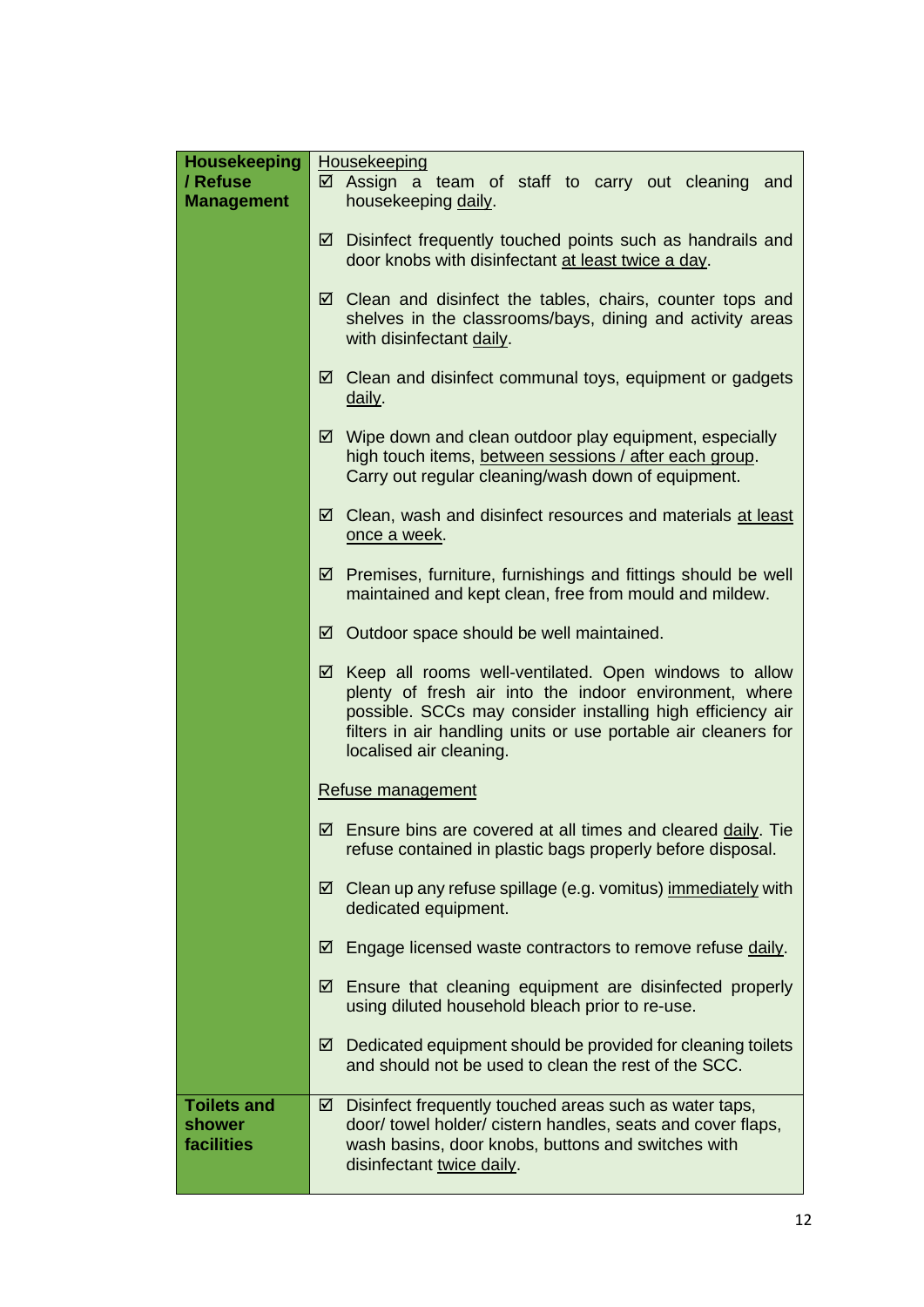| Provide adequate supply of toilet paper, paper towels (if<br>☑<br>provided) or hand dryers and liquid soap at all times.                          |
|---------------------------------------------------------------------------------------------------------------------------------------------------|
| Toilet fittings and fixtures should be free from grime, dirt<br>⊻<br>and mould.                                                                   |
| Taps and flush system should be in good working condition<br>☑<br>at all times.                                                                   |
| Toilet floors should be cleaned and disinfected twice daily.<br>☑                                                                                 |
| Toilet floors should be clean and dry, and toilets should not<br>☑<br>have a bad odour.                                                           |
| Toilets should be well ventilated. Keep toilet exhaust fans<br>☑<br>running at full capacity for longer operating hours to<br>enhance ventilation |
| All sanitary pipes and fittings should be in good working<br>☑<br>condition.                                                                      |

# **g. Ensure good ventilation in SCC premises**

To minimise the risk of COVID-19 transmission for the health and wellbeing of all children and staff, SCCs must ensure that the indoor premises of the SCC are adequately ventilated. SCCs are advised to implement the following measures to improve ventilation of your premises:

| <b>SCCs in</b>                                              | ☑ | Contact your building owner or facilities managers to                                                                                                                                                                                                                                    |  |  |
|-------------------------------------------------------------|---|------------------------------------------------------------------------------------------------------------------------------------------------------------------------------------------------------------------------------------------------------------------------------------------|--|--|
| air-conditioned                                             |   | ensure that:                                                                                                                                                                                                                                                                             |  |  |
| premises with<br>mechanical<br>ventilation<br>$(ACMV)$ e.g. |   | $\circ$ Ventilation systems are adequate and in good working<br>order.                                                                                                                                                                                                                   |  |  |
| centralised air-<br>conditioning<br>system                  |   | $\circ$ Air Handling Unit (AHU) uses high-efficiency filters (at<br>least MERV14 or F8 is recommended) to treat<br>recirculated air.                                                                                                                                                     |  |  |
|                                                             |   | They adhere to the recommended measures in the<br>$\circ$<br>Guidance Note issued by BCA, NEA and MOH to<br>enhance ventilation and air quality in indoor spaces,<br>through the proper operations and maintenance of air-<br>conditioning and mechanical ventilation (ACMV)<br>systems. |  |  |
|                                                             | ☑ | Increase ventilation in premises with limited<br>ventilation:                                                                                                                                                                                                                            |  |  |
|                                                             |   | $\circ$ Open windows and doors as frequently as possible,<br>unless outdoor/outside air quality is poor.                                                                                                                                                                                 |  |  |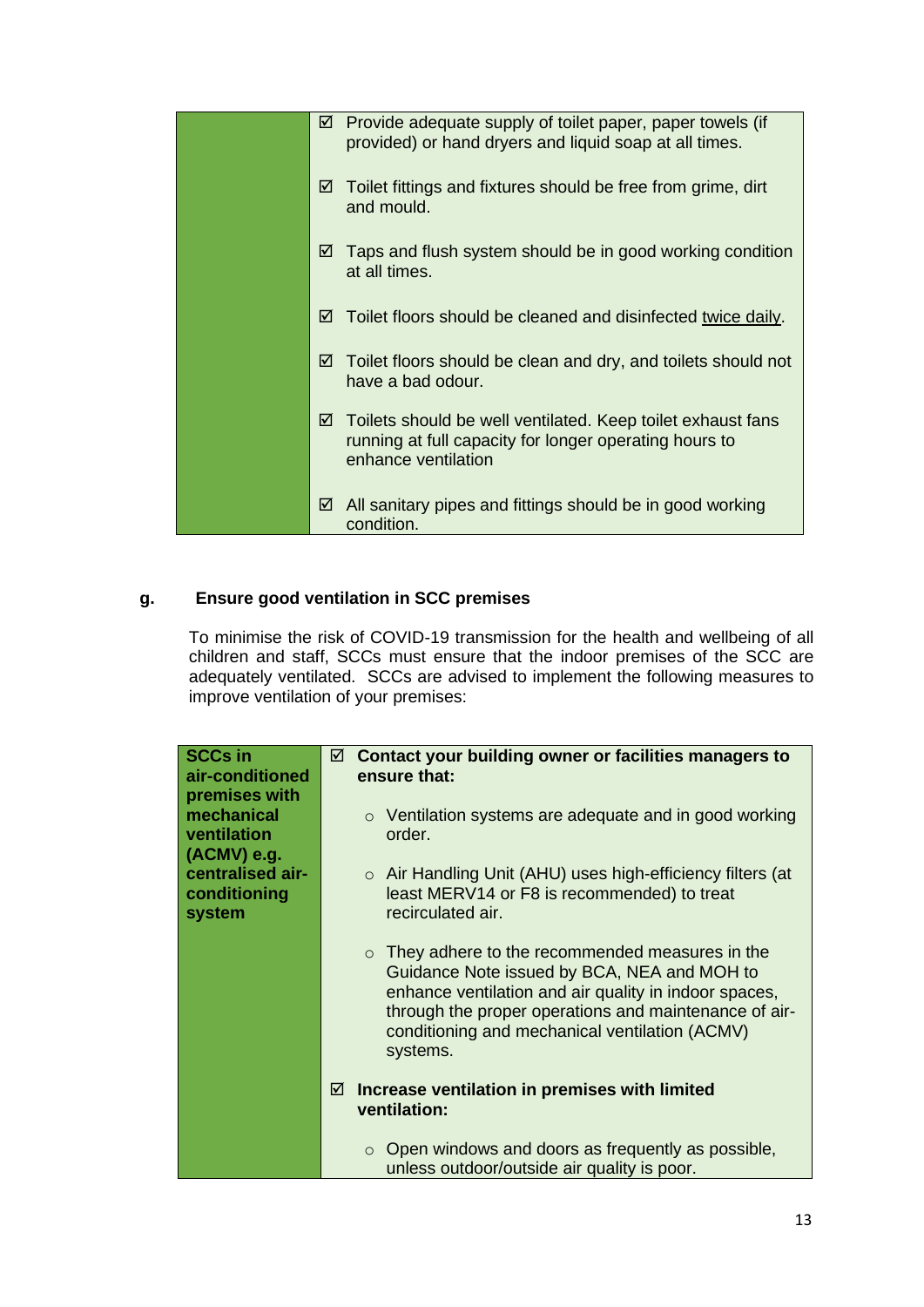|                                                                        |   |         | $\circ$ Consider positioning fans at windows to blow air<br>outwards and increase air exchange.<br>$\circ$ Operate exhaust fans (e.g. in toilets, kitchens) at full<br>capacity to expel air from indoor spaces. Keep<br>windows and other openings (e.g. back door) around<br>exhaust fans closed to avoid short-circuiting of air flow.<br>○ Consider using portable air purifiers for localised air<br>cleaning as an interim measure where ventilation is<br>limited.<br>Please note that air cleaning does not replace the<br>need for adequate ventilation. Regular surface<br>cleaning and disinfection should also continue, as |  |
|------------------------------------------------------------------------|---|---------|-----------------------------------------------------------------------------------------------------------------------------------------------------------------------------------------------------------------------------------------------------------------------------------------------------------------------------------------------------------------------------------------------------------------------------------------------------------------------------------------------------------------------------------------------------------------------------------------------------------------------------------------|--|
|                                                                        |   |         | portable air purifiers do not remove surface<br>contamination.                                                                                                                                                                                                                                                                                                                                                                                                                                                                                                                                                                          |  |
| <b>SCCs in</b>                                                         | ☑ |         | Increase ventilation and enhance air exchange:                                                                                                                                                                                                                                                                                                                                                                                                                                                                                                                                                                                          |  |
| enclosed<br>air-conditioned<br>premises<br>without                     |   |         | $\circ$ Open operable windows and doors as frequently as<br>possible, unless outdoor air quality is poor.                                                                                                                                                                                                                                                                                                                                                                                                                                                                                                                               |  |
| mechanical<br>ventilation<br>(e.g. split-unit<br>air-<br>conditioners) |   |         | o Operate exhaust fans (e.g. toilet, kitchen) at full<br>capacity to expel air from the indoor space. Keep<br>windows or other openings (e.g. back door) around<br>exhaust fans closed to avoid short-circuiting of air flow.                                                                                                                                                                                                                                                                                                                                                                                                           |  |
|                                                                        |   |         | $\boxtimes$ Consider installing window-mounted exhaust fans to<br>enhance ventilation:                                                                                                                                                                                                                                                                                                                                                                                                                                                                                                                                                  |  |
|                                                                        |   | $\circ$ | If installing window-mounted exhaust fans, SCCs<br>should check with the supplier that the fan system<br>provides the minimum air changes specified in<br>Singapore Standards SS553. <sup>5</sup>                                                                                                                                                                                                                                                                                                                                                                                                                                       |  |
|                                                                        |   |         | $\circ$ SCCs should also request that the contractor aligns<br>the air supply and exhaust system to provide uni-<br>directional airflow in a poorly ventilated space.                                                                                                                                                                                                                                                                                                                                                                                                                                                                   |  |
|                                                                        | ☑ |         | Consider using portable air purifiers for localised air<br>cleaning in enclosed spaces as an interim measure:                                                                                                                                                                                                                                                                                                                                                                                                                                                                                                                           |  |
|                                                                        |   |         | o Portable air purifiers should be equipped with high-<br>efficiency air filters such as HEPA filters, which are<br>effective at removing virus aerosols.                                                                                                                                                                                                                                                                                                                                                                                                                                                                               |  |
|                                                                        |   |         | $\circ$ Ensure that the size and number of portable air<br>purifiers are adequate for the space. SCCs can check<br>with their supplier, if unsure.                                                                                                                                                                                                                                                                                                                                                                                                                                                                                      |  |

<sup>&</sup>lt;sup>5</sup> Singapore Standard SS553: Code of Practice for Air Conditioning and Mechanical Ventilation in Buildings.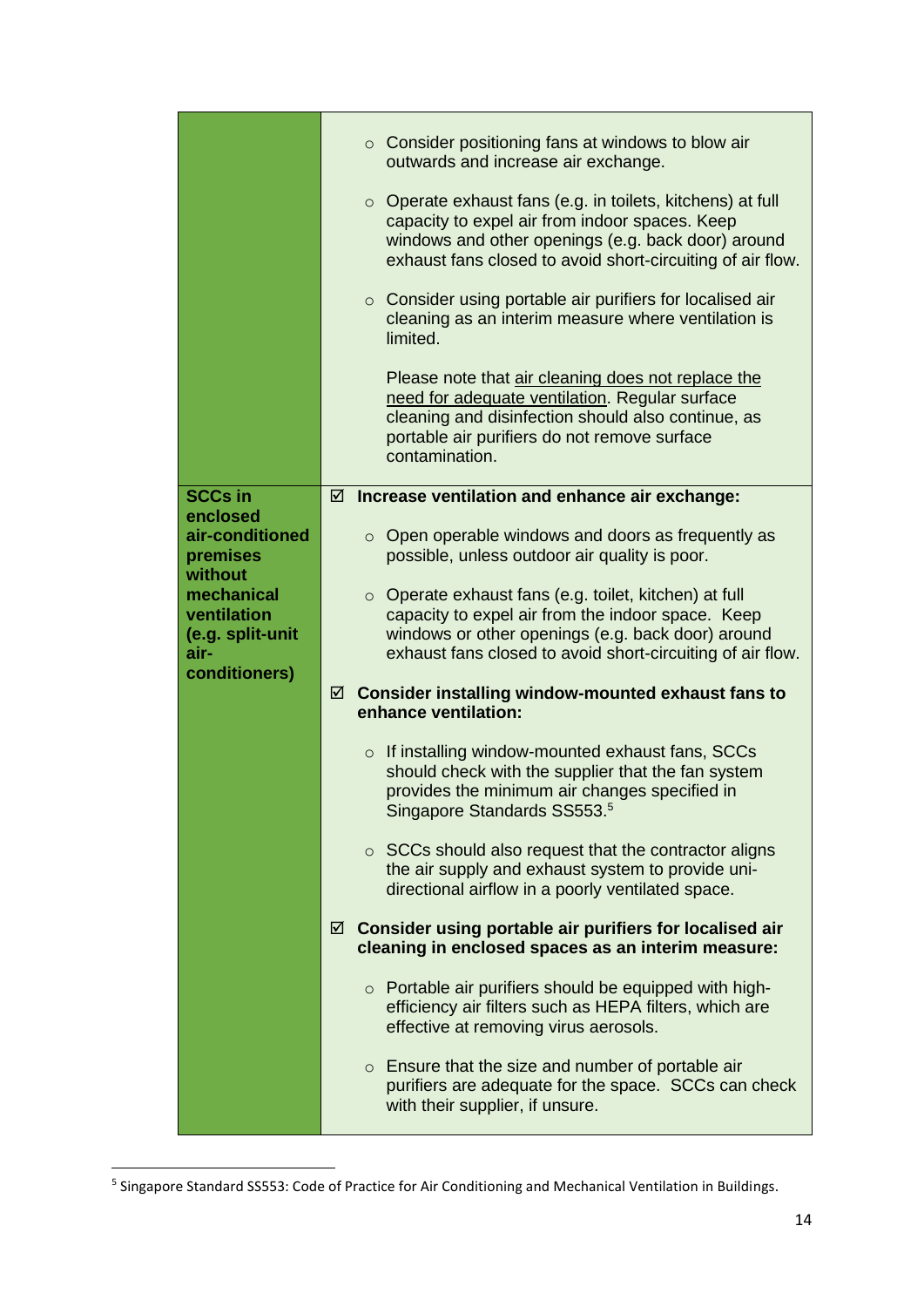|                                                               | $\circ$ If the portable air purifier has an ozone generation<br>function, turn it off to avoid excessive exposure to<br>ozone levels and by-products, which may be<br>hazardous to health.<br>Please note that air cleaning does not replace the<br>need for adequate ventilation. Regular surface<br>cleaning and disinfection should also continue, as<br>portable air purifiers do not remove surface<br>contamination. |
|---------------------------------------------------------------|----------------------------------------------------------------------------------------------------------------------------------------------------------------------------------------------------------------------------------------------------------------------------------------------------------------------------------------------------------------------------------------------------------------------------|
| <b>SCCs located</b><br>in naturally<br>ventilated<br>premises | Increase natural ventilation with fans:<br>☑<br>$\circ$ Keep windows and/or doors open at all times, unless<br>outdoor air quality is poor or the weather condition                                                                                                                                                                                                                                                        |
|                                                               | does not allow.<br>$\circ$ Position fans at windows to blow air outwards and                                                                                                                                                                                                                                                                                                                                               |
|                                                               | increase air exchange.                                                                                                                                                                                                                                                                                                                                                                                                     |
|                                                               | $\circ$ Operate exhaust fans (e.g. toilet, kitchen) at full<br>capacity to expel air from the indoor space. Keep<br>windows or other openings (e.g. back door) around<br>exhaust fans closed to avoid short-circuiting of air flow.                                                                                                                                                                                        |
|                                                               | Consider installing window-mounted exhaust fans to<br>☑<br>enhance ventilation:                                                                                                                                                                                                                                                                                                                                            |
|                                                               | If installing window-mounted exhaust fans, SCCs<br>$\circ$<br>should check with the supplier that the fan system<br>provides the minimum air changes specified in SS553.                                                                                                                                                                                                                                                   |
|                                                               | $\circ$ SCCs should also request that the contractor aligns<br>the air supply and exhaust system to provide uni-<br>directional airflow in a poorly ventilated space.                                                                                                                                                                                                                                                      |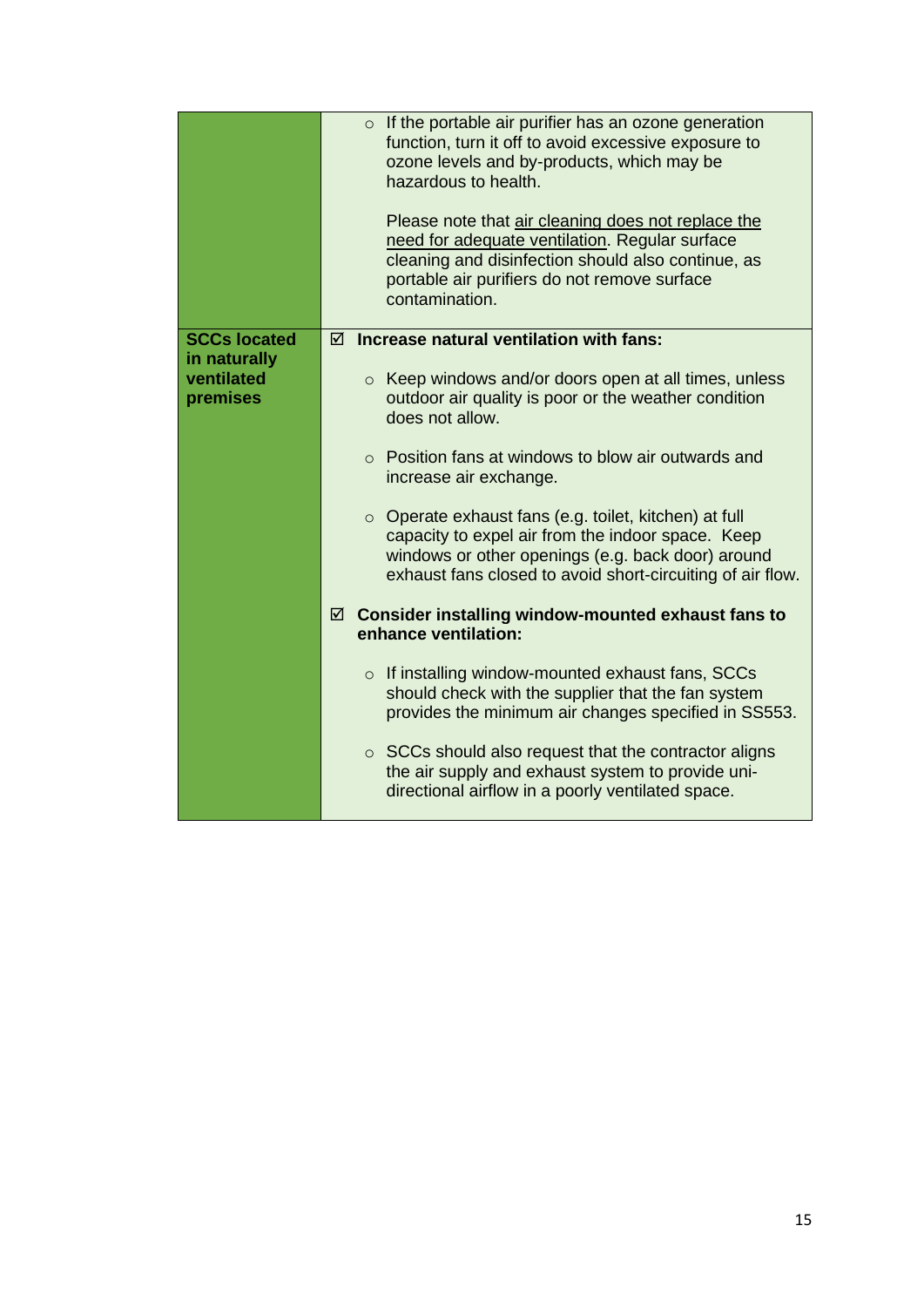# **C. COVID-Safe** *C***lassrooms/Bays**

To ensure COVID-Safe *C*lassrooms/Bays, it is critical that children and staff stay within a fixed group and designated spaces to minimise any risk of cross-transmission across classes/groups, in the event of a confirmed COVID-19 case in the SCC.

SCCs are to implement the following measures to ensure **minimal interaction/ mixing between children and staff from different classes**.

#### **a. Safe distancing between classes/groups during drop off/ pick up times**

- Children are to proceed directly into SCC on arrival. Do not combine classes/groups during arrival and departure periods. If children need to be located in a combined space, children of the same class/group are encouraged to be assigned a specific zone within the area at least 1m apart from other class/group and children from different classes/groups should preferably be in the same space for less than 30 minutes. There should be no mixing of children from different bays/ floors/ classes.
- Children from different classes/groups to use separate routes and entrances/exits, where available.
- Where SCC engages bus services:
	- i. The ferried children must be going to only one SCC unless they are from the same school. Children from different schools and SCCs should not mix. If this arrangement is not feasible, the bus operator should assign seats to students based on their SCC e.g. children going to Centre A to be allocated seats in the front rows, whereas those in Centre B assigned to seats in the rows behind.
	- ii. Take children's temperatures prior to boarding.
	- iii. Assign specific seat to each child.
	- iv. Ensure each child wears a mask.
	- v. Alternate seating for all children, where reasonably practicable to do so.
	- vi. Strongly encourage children to refrain from talking on the bus.
	- vii. Ensure that the bus is cleaned and sanitised before children's use every time.
- $\boxtimes$  SCCs must engage parents to put in place staggered drop-off and pick-up times for classes/groups to prevent the formation of queues and crowding at SCCs. To facilitate this, SCCs have the flexibility to make adjustments to existing timetables.
- $\boxtimes$  SCCs to demarcate queues. SCCs are to inform parents to not mingle with one another after pick-up, and to not engage in long conversations with staff. Parents can dialogue with staff via telephone / emails.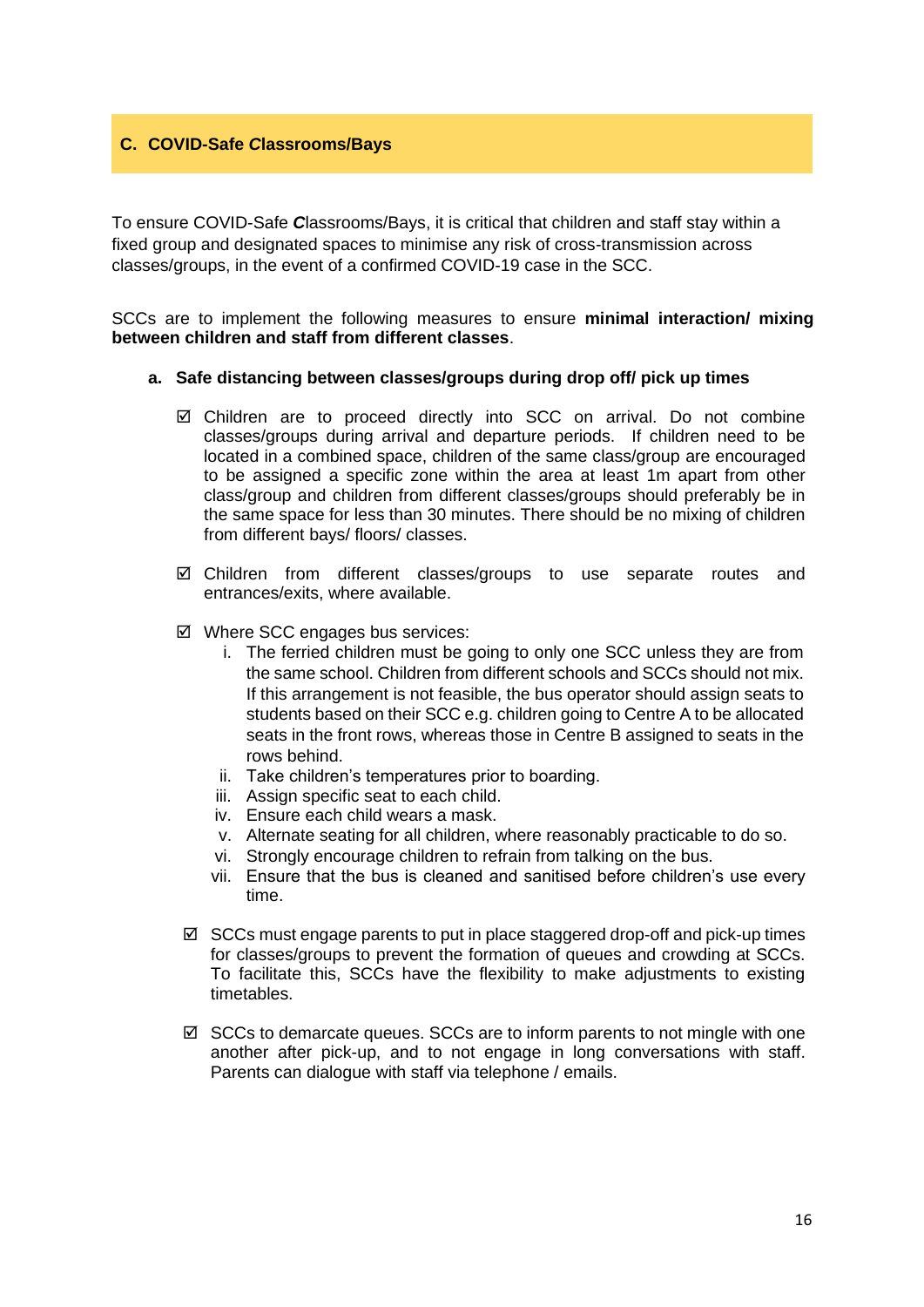# **b. Segregate children/ staff by bays/ floors/ classes during the day**

- $\boxtimes$  Keep children within their own bays/floors/classes. Ensure there is no mixing of children from different bays/ floors/classes. Consider 'soft barriers' or markers to help with demarcation.
- $\boxtimes$  Ensure that children do not interact with children from different classes/groups along walkways, corridors or common spaces, where reasonably practicable to do so.
- $\boxtimes$  Stagger classes in their use of common areas and facilities (e.g. toilets, halls, common areas) to avoid mixing between classes, with scheduled cleaning in between use as far as possible.

#### **c. Staff deployment**

- $\boxtimes$  Staff may be deployed flexibly within the SCC to deliver core programmes as well as manage staff absenteeism (e.g. staff affected by COVID-19, on MC, etc), where needed.
- **[Updated]** From 29 March 2022, staff may be deployed across SCCs, if necessary.
- **[Updated]** Staff must engage children strictly within their existing classes/groups (i.e. by bay or level). Children from different classes/groups should not be combined for programmes and activities.<sup>6</sup>
- $\boxtimes$  Fully vaccinated relief or auxiliary staff may serve in multiple SCCs.
- $\boxtimes$  Non-teaching staff, e.g. cleaners and administrative staff need to refrain from interacting with children, where reasonably practicable to do so. For example, cleaners to clean classrooms/bays when the children are not present.

#### **d. Suspend large group activities**

- $\boxtimes$  Suspend large group and communal activities e.g. assemblies.
- $\boxtimes$  Suspend excursions and field trips that expose children to large crowds

# **e. Celebration of special events such as birthdays, National Day**

- $\boxtimes$  SCCs may conduct celebrations (e.g. birthdays, National Day) only at class level/fixed groups, and must ensure that the following safe management measures are adhered to:
	- $\circ$  Children must remain within their respective classes/ groups; there must be no mixing of classes/groups.
	- o Staff and children are to wear masks during the celebration.

 $6$  SCCs that are impacted by significant staff absenteeism (more than 20%) may combine cohorts, where necessary, for the affected period. As segregation of children is a key SMM to minimise transmission risk, SCCs should explore other options first and ease the arrangement for children only as a last resort, and for a limited period.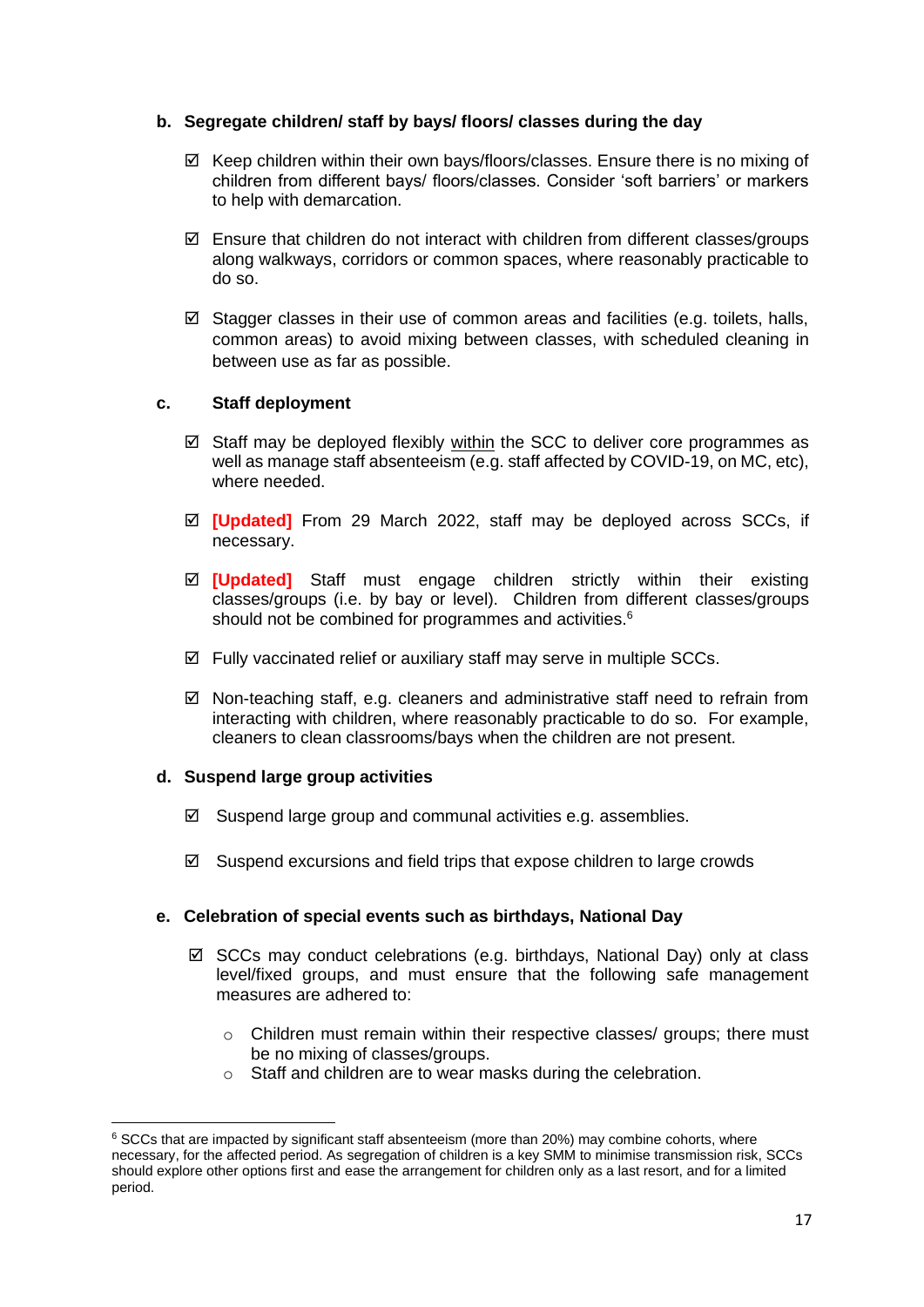- o **[Updated]** Children and staff must also avoid sharing a microphone.
- o External visitors remain disallowed (e.g. parents must not be invited to attend the celebration).
- o If there are birthday cakes, there must be no blowing of candles.

# **f. Staff meetings, training, practicum**

- **[Updated]** From 29 March 2022, SCCs may hold internal staff meetings and training in-person, subject to the following SMMs:
	- o Masks shall be worn at all times during the meeting or training.
	- o While national SMMs do not impose safe distancing or capacity limits for mask-on activities, SCCs are encouraged to set a limit on meeting/training attendance to avoid overcrowding.
	- o Food and beverage should not be served during the meeting or training.
	- $\circ$  High-touch areas in meeting and training rooms should be wiped down after each use.
- **[Updated]** From 29 March 2022, external training may now be delivered faceto-face for all topics, subject to prevailing SMMs. **Please note that all participants attending the training sessions are to be fully vaccinated.**
- **[Updated]** From 29 March 2022, Internship students doing their practicums/internships may move across centres as needed to facilitate their learning.
- **[Updated]** From 29 March 2022, practicum and internship supervisors may conduct face-to-face supervision of practicum students and interns with no cap to the number of centres they can visit per day.

#### **g. Social gatherings between staff**

 **[Updated]** From 29 March 2022, social gatherings for SCC staff will be permitted within the SCC, in a group of up to 10 persons. There must be 1 metre safe distance between each group. The maximum group size does not apply if all members of the group are wearing masks at all times.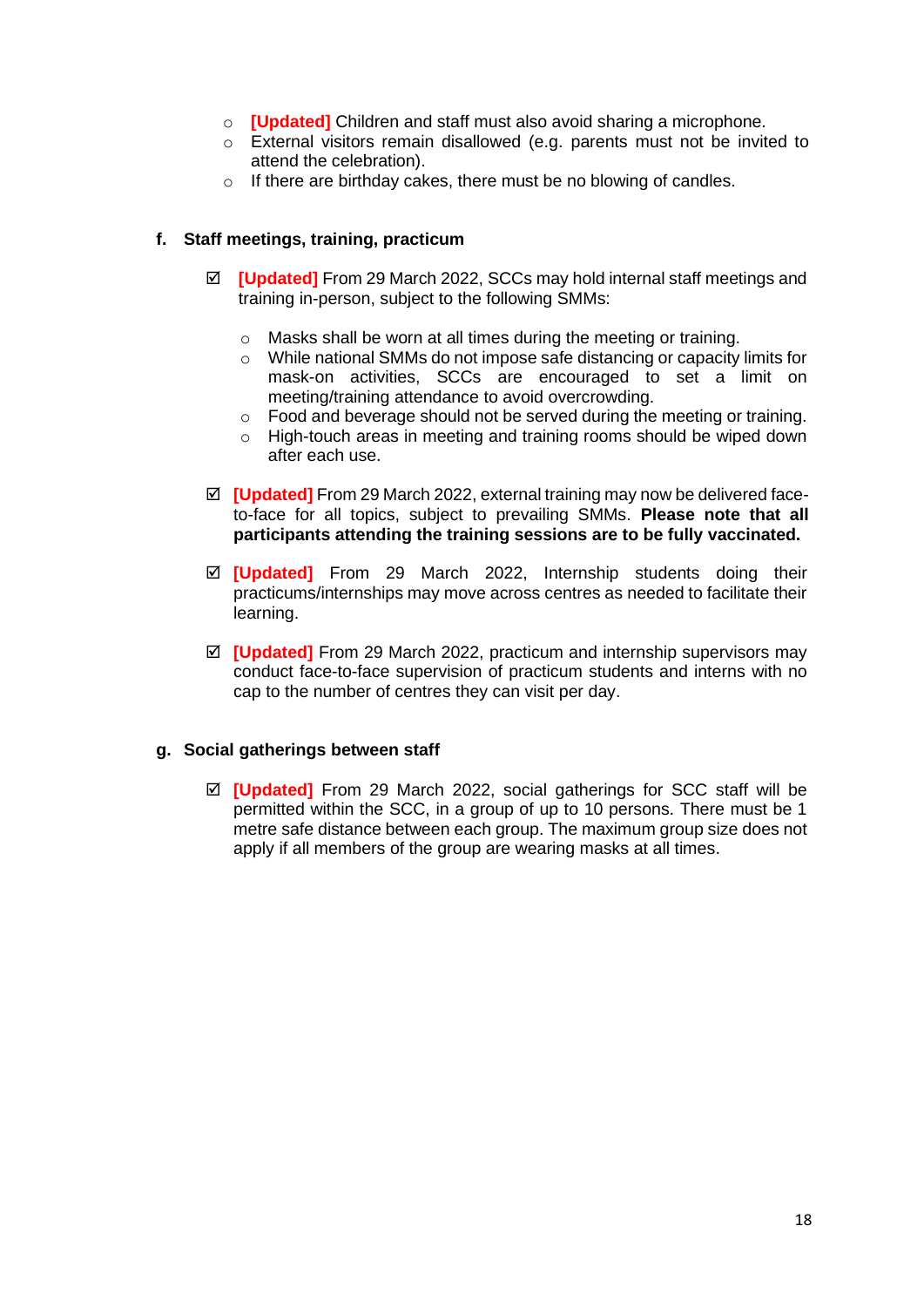#### **Annex B**

# **Health protocols for SCC staff/ children**

|                                                                                                                   | If SCC staff/child                                                                                                                                                                                                                                                                                                                                                                                                                                                                                                                                                                                                                                                                                                                                                                                             | If SCC staff/child's household                                                                                                                                                                                                                                                                                                                                                                                                                                                                                                                           |
|-------------------------------------------------------------------------------------------------------------------|----------------------------------------------------------------------------------------------------------------------------------------------------------------------------------------------------------------------------------------------------------------------------------------------------------------------------------------------------------------------------------------------------------------------------------------------------------------------------------------------------------------------------------------------------------------------------------------------------------------------------------------------------------------------------------------------------------------------------------------------------------------------------------------------------------------|----------------------------------------------------------------------------------------------------------------------------------------------------------------------------------------------------------------------------------------------------------------------------------------------------------------------------------------------------------------------------------------------------------------------------------------------------------------------------------------------------------------------------------------------------------|
| <b>Protocol 1:</b><br>Is unwell                                                                                   | · Staff/child should see a doctor for<br>medical advice.<br>For high-risk individuals (e.g. elderly,<br>pregnant, under 5 years old, etc) or<br>those with severe significant symptoms<br>(e.g. chest pain, shortness of breath,<br>prolonged fever, etc)<br>• Individual will undergo both ART and<br>PCR.<br>• If tested positive, the individual will be<br>isolated for (a) 7 days if fully<br>vaccinated (or children aged 12 years<br>days<br>or less); or (b) 14<br>if.<br>unvaccinated.<br>• The individual will be discharged after<br>the isolation period without the need<br>for further tests at the point of<br>discharge; May return to SCC, if well.<br>For low-risk individuals with mild<br>symptoms<br>• Primary care doctor will administer<br>ART.<br>• If positive, refer to Protocol 2. | member(s)<br>• Staff/child may return to SCC<br>household<br>(during<br>member's<br>isolation period) <i>if</i> he/she tests<br>ART negative each day before<br>entering the SCC. Staff/ child is to<br>produce daily evidence (e.g.<br>present a time-stamped photo of<br>the dated ART result).<br>• Notwithstanding<br>this,<br>we<br>encourage parents to keep their<br>children at home during the period<br>if they can.<br>• Children unable to take the ART<br>may only return to SCC after the<br>household<br>member's<br>isolation<br>period. |
| <b>Protocol 2:</b><br>Is well and tested<br>positive,<br>or<br>condition<br>assessed to<br>be<br>mild by a doctor | • Staff/child to self-isolate at home for<br>at least 72 hours <sup>7</sup> .<br>• After 72 hours, he/she may return to<br>SCC if second ART is negative and<br>individual is well.<br>• Those who continue to test ART<br>positive to continue to self-isolate<br>and self-test daily until:<br>- they obtain a negative ART result;                                                                                                                                                                                                                                                                                                                                                                                                                                                                          | • Staff/child may return to SCC<br>household<br>(during<br>member's<br>isolation period) if he/she tests<br>ART negative each day before<br>entering the SCC. Staff/ child is<br>to produce daily evidence (e.g.<br>present a time-stamped photo of<br>the dated ART result).<br>• Notwithstanding<br>this.<br>we<br>encourage parents to keep their<br>children at home during the                                                                                                                                                                      |

<sup>7</sup> MOH recommends the following individuals who test positive to see a doctor even if they are feeling well: a. Fully vaccinated and aged 70 years and above; b. Unvaccinated/partially vaccinated and aged 50 years and above; c. Aged 5 years and below; d. Had an organ transplant surgery in the past; e. Have any disease or are taking any medication that weakens the immune system; f. Have been diagnosed with cancer (including blood cancers) before; g. Are on dialysis; h. Are diagnosed with HIV or AIDS; i. Have a disease affecting your heart, lungs, kidneys, liver, or brain that required hospital admission in the last 6 months; j. Are pregnant; k. Are less than 12 years old and have any congenital condition or growth disorder that affects the heart, lungs or brain; or l. Are less than 12 years old and have Diabetes Mellitus or hypertension.